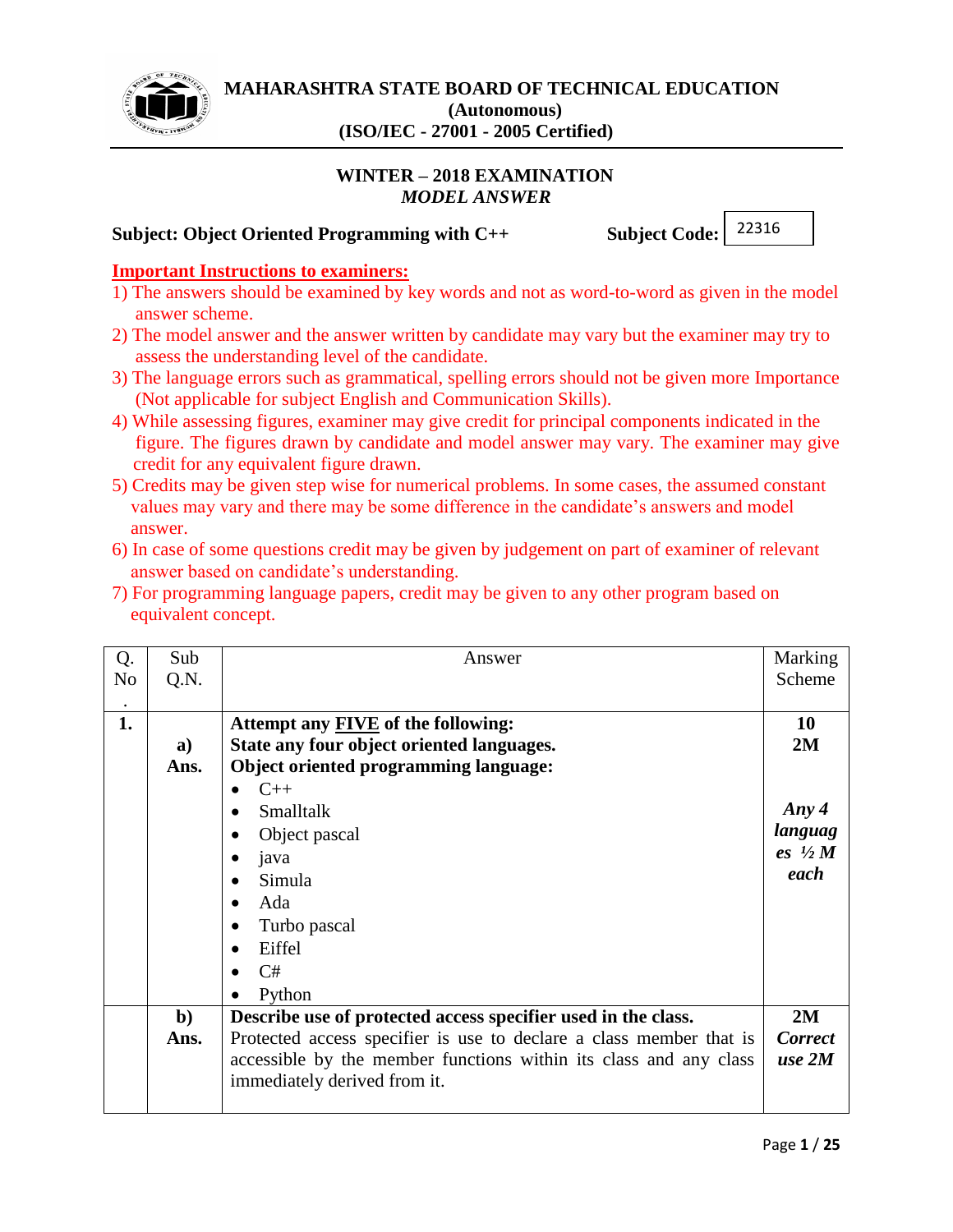

# **MAHARASHTRA STATE BOARD OF TECHNICAL EDUCATION (Autonomous)**

# **(ISO/IEC - 27001 - 2005 Certified)**

# **WINTER – 2018 EXAMINATION** *MODEL ANSWER*

**Subject: Object Oriented Programming with C++ Subject Code:**

| $\bf c)$<br>Ans |                    | Differentiate between OOP and POP                                              |                                                                                                   | 2M                  |
|-----------------|--------------------|--------------------------------------------------------------------------------|---------------------------------------------------------------------------------------------------|---------------------|
|                 | Sr.                | <b>PROCEDURE</b>                                                               | <b>OBJECT ORIENTED</b>                                                                            |                     |
|                 | No.                | <b>ORIENTED</b>                                                                | <b>PROGRAMMING</b>                                                                                |                     |
|                 |                    | PROGRAMMING (POP)                                                              | (OOP)                                                                                             |                     |
|                 | $\mathbf{1}$       | Focus is on doing things                                                       | Focus is on data rather than                                                                      | Any two             |
|                 |                    | (procedure).                                                                   | procedure.                                                                                        | relevant            |
|                 | $\overline{2}$     | Large programs are divided<br>into multiple functions.                         | Programs are divided into<br>multiple objects.                                                    | differen<br>ces     |
|                 | 3                  | Data move openly around<br>the system from function to                         | Data is hidden and cannot<br>be accessed by external                                              | <b>1M</b> each      |
|                 |                    | function.                                                                      | functions.                                                                                        |                     |
|                 | $\overline{4}$     | Functions transform data<br>from one form to another<br>by calling each other. | Objects communicate with<br>each other through function.                                          |                     |
|                 | 5                  | Employs top-down                                                               | Employs bottom-up                                                                                 |                     |
|                 |                    | approach in program                                                            | approach in                                                                                       |                     |
|                 |                    | design.                                                                        | program design                                                                                    |                     |
|                 | 6                  | Procedure oriented                                                             | Object oriented approach is                                                                       |                     |
|                 |                    | approach is used in C                                                          | used in                                                                                           |                     |
|                 |                    | language.                                                                      | C++ language.                                                                                     |                     |
| $\mathbf{d}$    |                    | Write any two characteristics of destructor.                                   |                                                                                                   | 2M                  |
| Ans.            | Characteristics:   |                                                                                |                                                                                                   |                     |
|                 |                    | 1. It is used to destroy objects created by a constructor.                     |                                                                                                   |                     |
|                 |                    | 2. Name of destructor and name of the class is same.                           |                                                                                                   | Any two             |
|                 | 3.                 | Its name is preceded with tilde $(\sim)$ symbol.                               |                                                                                                   | characte            |
|                 |                    | 4. It never takes any argument.                                                |                                                                                                   | ristics-            |
|                 |                    | 5. It does not return any value.                                               |                                                                                                   | <b>1M</b> each      |
|                 |                    |                                                                                | 6. It is invoked implicitly by the compiler upon exit from the                                    |                     |
|                 |                    | program (or block or function) i.e when scope of object is over.               |                                                                                                   |                     |
| $\bf e)$        |                    | Describe meaning of the following                                              |                                                                                                   | 2M                  |
|                 | $(i)$ ios : : in   |                                                                                |                                                                                                   |                     |
|                 | $(ii)$ ios : : out |                                                                                |                                                                                                   | <b>Meanin</b>       |
| Ans.            |                    |                                                                                | (i) ios : : in : It is a file mode. It is used to open a file in read only                        | $g \text{ of 'in'}$ |
|                 | mode.              |                                                                                |                                                                                                   | 1M                  |
|                 |                    |                                                                                |                                                                                                   | <b>Meanin</b>       |
|                 | mode.              |                                                                                | (ii) $\mathbf{ios}$ : $\mathbf{out}$ : It is a file mode. It is used to open a file in write only | g of<br>'out'       |
|                 |                    |                                                                                |                                                                                                   | $\bm{I} \bm{M}$     |
|                 |                    |                                                                                |                                                                                                   |                     |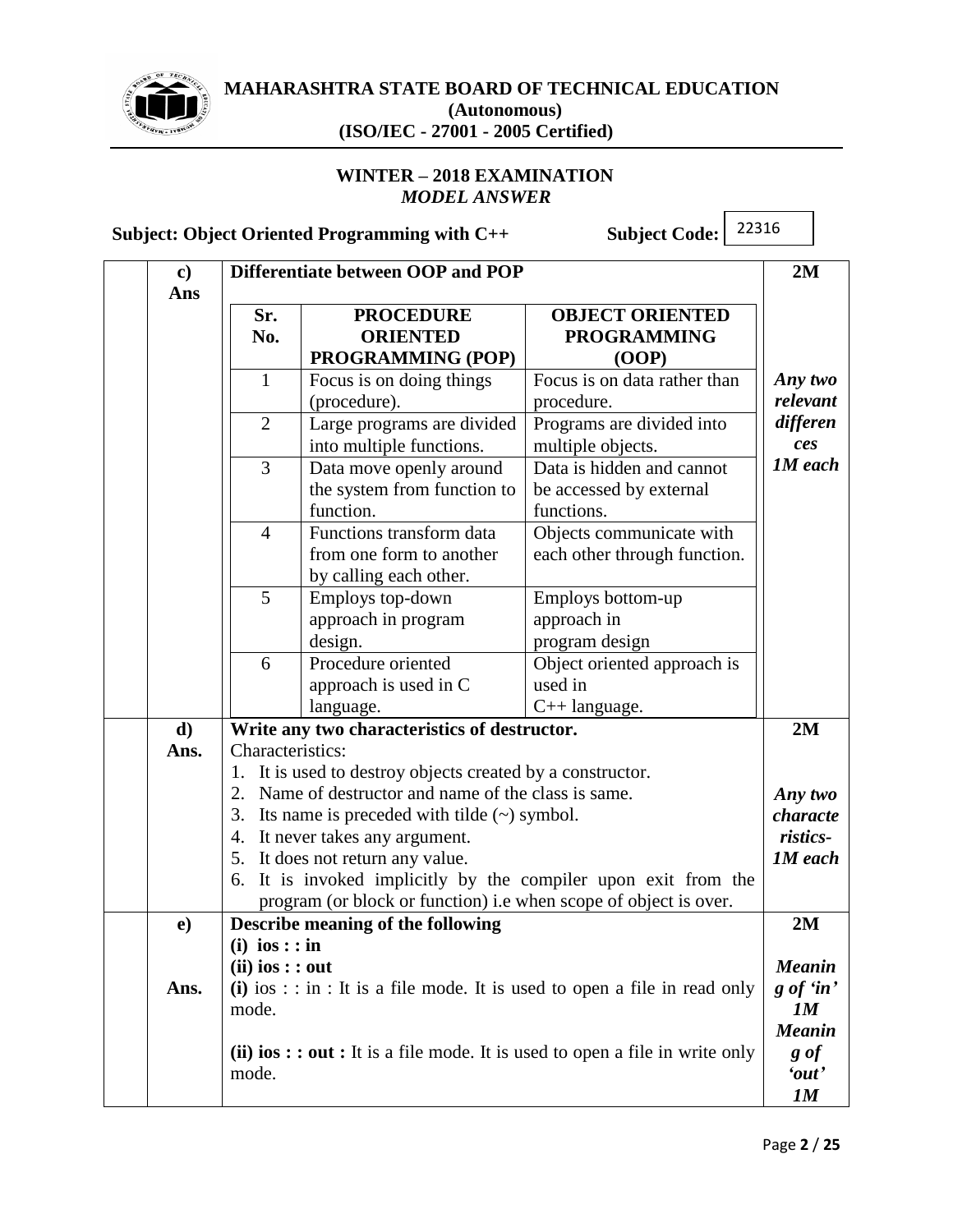

# **WINTER – 2018 EXAMINATION** *MODEL ANSWER*

|                |                 | 22316<br>Subject: Object Oriented Programming with C++<br><b>Subject Code:</b>                                                                                                                                                                                                                                                                                                                                                                                                    |                                                                 |
|----------------|-----------------|-----------------------------------------------------------------------------------------------------------------------------------------------------------------------------------------------------------------------------------------------------------------------------------------------------------------------------------------------------------------------------------------------------------------------------------------------------------------------------------|-----------------------------------------------------------------|
|                | f               | Give output for following code:<br>class student<br>int roll no;<br>char name [14];<br>$\}$ s[6];<br>void main()<br>cout< <sizeof(s);< th=""><th>2M</th></sizeof(s);<>                                                                                                                                                                                                                                                                                                            | 2M                                                              |
|                | Ans             | Considering roll_no(Single variable) the output is: 96<br><b>OR</b><br>Considering roll, no (Two variables) the output is: 108<br><b>OR</b><br>Considering roll no the output is: $error - space$ between roll and no                                                                                                                                                                                                                                                             | <b>Correct</b><br>output<br>2M                                  |
|                | $\bf{g}$<br>Ans | Write syntax to define a derived class<br>Syntax:<br>class<br>derived_class_name :<br>visibility_mode/access_specifier<br>base_class_name<br>class body<br>$\}$ ;                                                                                                                                                                                                                                                                                                                 | 2M<br><b>Correct</b><br>syntax<br>2M                            |
| $\overline{2}$ | a)              | Attempt any <b>THREE</b> of the following<br>Write a C++ program to accept array of five elements, find and<br>display smallest number from an array.                                                                                                                                                                                                                                                                                                                             | 12<br>4M                                                        |
|                | Ans             | #include <iostream.h><br/>#include<conio.h><br/>void main()<br/>int a[5], smallest, i;<br/><math>\text{clrscr}</math><math>\text{c}</math>:<br/>cout&lt;&lt;" Enter array elements:";<br/><math>for(i=0;i&lt;5;i++)</math><br/><math>\text{cin} \geq \text{a[i]}</math>;<br/>smallest=a[0];<br/><math>for(i=1; i&lt;5; i++)</math><br/>if(a[i]<smallest)< th=""><th><b>Correct</b><br/>logic<br/>2M<br/><b>Correct</b><br/>syntax<br/>2M</th></smallest)<></conio.h></iostream.h> | <b>Correct</b><br>logic<br>2M<br><b>Correct</b><br>syntax<br>2M |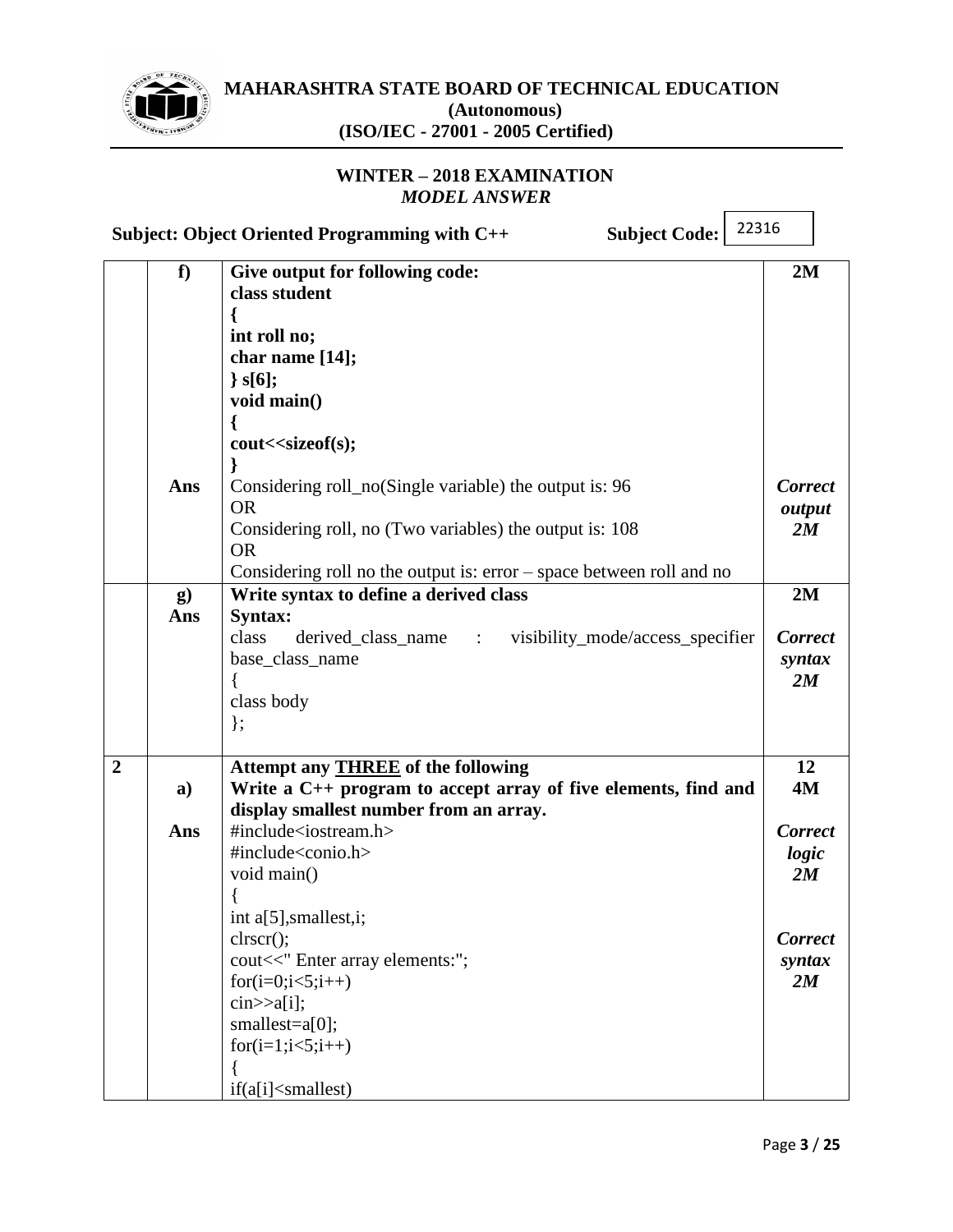

# **WINTER – 2018 EXAMINATION** *MODEL ANSWER*

**Subject: Object Oriented Programming with C++ Subject Code:**

|  | smallest=a[i];                                                                                                                                                                                                                                                                                                                                                                                                                                                                                                                                                                                                                                                                                                                                                                                                                                                                                                                                                                                                                                                                                                                                                                                                                                                                                                                                                                                                                                                                                                                                                                                                                                                                                                                                                                                                                                                                                                                                                                                                                                                                                                                                      |                     |
|--|-----------------------------------------------------------------------------------------------------------------------------------------------------------------------------------------------------------------------------------------------------------------------------------------------------------------------------------------------------------------------------------------------------------------------------------------------------------------------------------------------------------------------------------------------------------------------------------------------------------------------------------------------------------------------------------------------------------------------------------------------------------------------------------------------------------------------------------------------------------------------------------------------------------------------------------------------------------------------------------------------------------------------------------------------------------------------------------------------------------------------------------------------------------------------------------------------------------------------------------------------------------------------------------------------------------------------------------------------------------------------------------------------------------------------------------------------------------------------------------------------------------------------------------------------------------------------------------------------------------------------------------------------------------------------------------------------------------------------------------------------------------------------------------------------------------------------------------------------------------------------------------------------------------------------------------------------------------------------------------------------------------------------------------------------------------------------------------------------------------------------------------------------------|---------------------|
|  |                                                                                                                                                                                                                                                                                                                                                                                                                                                                                                                                                                                                                                                                                                                                                                                                                                                                                                                                                                                                                                                                                                                                                                                                                                                                                                                                                                                                                                                                                                                                                                                                                                                                                                                                                                                                                                                                                                                                                                                                                                                                                                                                                     |                     |
|  |                                                                                                                                                                                                                                                                                                                                                                                                                                                                                                                                                                                                                                                                                                                                                                                                                                                                                                                                                                                                                                                                                                                                                                                                                                                                                                                                                                                                                                                                                                                                                                                                                                                                                                                                                                                                                                                                                                                                                                                                                                                                                                                                                     |                     |
|  | cout< <endl<<"smallest college="" enter="" name:";<="" number="&lt;&lt;smallest;&lt;/th&gt;&lt;th&gt;&lt;/th&gt;&lt;/tr&gt;&lt;tr&gt;&lt;th&gt;&lt;/th&gt;&lt;th&gt;getch();&lt;/th&gt;&lt;th&gt;&lt;/th&gt;&lt;/tr&gt;&lt;tr&gt;&lt;th&gt;&lt;/th&gt;&lt;th&gt;&lt;/th&gt;&lt;th&gt;&lt;/th&gt;&lt;/tr&gt;&lt;tr&gt;&lt;th&gt;&lt;math&gt;b&lt;/math&gt;&lt;/b&gt;&lt;/th&gt;&lt;th&gt;Write a C++ program to declare a class 'College' with data&lt;/th&gt;&lt;th&gt;4M&lt;/th&gt;&lt;/tr&gt;&lt;tr&gt;&lt;th&gt;&lt;/th&gt;&lt;th&gt;members as name and college code. Derive a new class 'student'&lt;/th&gt;&lt;th&gt;&lt;/th&gt;&lt;/tr&gt;&lt;tr&gt;&lt;th&gt;&lt;/th&gt;&lt;th&gt;from the class college with data members as sname and roll no.&lt;/th&gt;&lt;th&gt;&lt;/th&gt;&lt;/tr&gt;&lt;tr&gt;&lt;th&gt;&lt;/th&gt;&lt;th&gt;Accept and display details of one student with college data.&lt;/th&gt;&lt;th&gt;&lt;/th&gt;&lt;/tr&gt;&lt;tr&gt;&lt;th&gt;Ans&lt;/th&gt;&lt;th&gt;#include&lt;iostream.h&gt;&lt;/th&gt;&lt;th&gt;&lt;b&gt;Declarat&lt;/b&gt;&lt;/th&gt;&lt;/tr&gt;&lt;tr&gt;&lt;th&gt;&lt;/th&gt;&lt;th&gt;#include&lt;conio.h&gt;&lt;/th&gt;&lt;th&gt;ion and&lt;/th&gt;&lt;/tr&gt;&lt;tr&gt;&lt;th&gt;&lt;/th&gt;&lt;th&gt;class college&lt;/th&gt;&lt;th&gt;&lt;b&gt;Definitio&lt;/b&gt;&lt;/th&gt;&lt;/tr&gt;&lt;tr&gt;&lt;th&gt;&lt;/th&gt;&lt;th&gt;&lt;/th&gt;&lt;th&gt;&lt;math&gt;\boldsymbol{n}&lt;/math&gt; of&lt;/th&gt;&lt;/tr&gt;&lt;tr&gt;&lt;th&gt;&lt;/th&gt;&lt;th&gt;char name[10];&lt;/th&gt;&lt;th&gt;&lt;b&gt;Base&lt;/b&gt;&lt;/th&gt;&lt;/tr&gt;&lt;tr&gt;&lt;th&gt;&lt;/th&gt;&lt;th&gt;int collegecode;&lt;/th&gt;&lt;th&gt;&lt;b&gt;Class&lt;/b&gt;&lt;/th&gt;&lt;/tr&gt;&lt;tr&gt;&lt;th&gt;&lt;/th&gt;&lt;th&gt;public:&lt;/th&gt;&lt;th&gt;1M&lt;/th&gt;&lt;/tr&gt;&lt;tr&gt;&lt;th&gt;&lt;/th&gt;&lt;th&gt;void getcollege()&lt;/th&gt;&lt;th&gt;&lt;/th&gt;&lt;/tr&gt;&lt;tr&gt;&lt;th&gt;&lt;/th&gt;&lt;th&gt;&lt;/th&gt;&lt;th&gt;&lt;b&gt;Declarat&lt;/b&gt;&lt;/th&gt;&lt;/tr&gt;&lt;tr&gt;&lt;th&gt;&lt;/th&gt;&lt;th&gt;cout &lt;&lt; " th=""><th>ion and</th></endl<<"smallest> | ion and             |
|  | cin>>name;                                                                                                                                                                                                                                                                                                                                                                                                                                                                                                                                                                                                                                                                                                                                                                                                                                                                                                                                                                                                                                                                                                                                                                                                                                                                                                                                                                                                                                                                                                                                                                                                                                                                                                                                                                                                                                                                                                                                                                                                                                                                                                                                          | Definitio           |
|  | cout<<"Enter college code:";                                                                                                                                                                                                                                                                                                                                                                                                                                                                                                                                                                                                                                                                                                                                                                                                                                                                                                                                                                                                                                                                                                                                                                                                                                                                                                                                                                                                                                                                                                                                                                                                                                                                                                                                                                                                                                                                                                                                                                                                                                                                                                                        | $\boldsymbol{n}$ of |
|  | cin>>collegecode;                                                                                                                                                                                                                                                                                                                                                                                                                                                                                                                                                                                                                                                                                                                                                                                                                                                                                                                                                                                                                                                                                                                                                                                                                                                                                                                                                                                                                                                                                                                                                                                                                                                                                                                                                                                                                                                                                                                                                                                                                                                                                                                                   | <b>Derived</b>      |
|  |                                                                                                                                                                                                                                                                                                                                                                                                                                                                                                                                                                                                                                                                                                                                                                                                                                                                                                                                                                                                                                                                                                                                                                                                                                                                                                                                                                                                                                                                                                                                                                                                                                                                                                                                                                                                                                                                                                                                                                                                                                                                                                                                                     | <b>Class</b>        |
|  | void putcollege()                                                                                                                                                                                                                                                                                                                                                                                                                                                                                                                                                                                                                                                                                                                                                                                                                                                                                                                                                                                                                                                                                                                                                                                                                                                                                                                                                                                                                                                                                                                                                                                                                                                                                                                                                                                                                                                                                                                                                                                                                                                                                                                                   | 2M                  |
|  |                                                                                                                                                                                                                                                                                                                                                                                                                                                                                                                                                                                                                                                                                                                                                                                                                                                                                                                                                                                                                                                                                                                                                                                                                                                                                                                                                                                                                                                                                                                                                                                                                                                                                                                                                                                                                                                                                                                                                                                                                                                                                                                                                     |                     |
|  | cout< <endl<<"college code="&lt;&lt;collegecode;&lt;/th&gt;&lt;th&gt;function&lt;/th&gt;&lt;/tr&gt;&lt;tr&gt;&lt;th&gt;&lt;/th&gt;&lt;th&gt;&lt;/th&gt;&lt;th&gt;1M&lt;/th&gt;&lt;/tr&gt;&lt;tr&gt;&lt;th&gt;&lt;/th&gt;&lt;th&gt;&lt;/th&gt;&lt;th&gt;&lt;/th&gt;&lt;/tr&gt;&lt;tr&gt;&lt;th&gt;&lt;/th&gt;&lt;th&gt;class student: public college&lt;/th&gt;&lt;th&gt;&lt;/th&gt;&lt;/tr&gt;&lt;tr&gt;&lt;th&gt;&lt;/th&gt;&lt;th&gt;&lt;/th&gt;&lt;th&gt;&lt;/th&gt;&lt;/tr&gt;&lt;tr&gt;&lt;th&gt;&lt;/th&gt;&lt;th&gt;char sname[10];&lt;/th&gt;&lt;th&gt;&lt;/th&gt;&lt;/tr&gt;&lt;tr&gt;&lt;th&gt;&lt;/th&gt;&lt;th&gt;int rollno;&lt;/th&gt;&lt;th&gt;&lt;/th&gt;&lt;/tr&gt;&lt;tr&gt;&lt;th&gt;&lt;/th&gt;&lt;th&gt;public:&lt;/th&gt;&lt;th&gt;&lt;/th&gt;&lt;/tr&gt;&lt;tr&gt;&lt;th&gt;&lt;/th&gt;&lt;th&gt;void getstudent()&lt;/th&gt;&lt;th&gt;&lt;/th&gt;&lt;/tr&gt;&lt;tr&gt;&lt;th&gt;&lt;/th&gt;&lt;th&gt;&lt;/th&gt;&lt;th&gt;&lt;/th&gt;&lt;/tr&gt;&lt;tr&gt;&lt;th&gt;&lt;/th&gt;&lt;th&gt;cout&lt;&lt;" college="" enter="" name="&lt;&lt;name;&lt;/th&gt;&lt;th&gt;&lt;b&gt;Main&lt;/b&gt;&lt;/th&gt;&lt;/tr&gt;&lt;tr&gt;&lt;th&gt;&lt;/th&gt;&lt;th&gt;cout&lt;&lt;endl&lt;&lt;" name";<="" student="" th=""><th></th></endl<<"college>                                                                                                                                                                                                                                                                                                                                                                                                                                                                                                                                                                                                                                                                                                                                                                                                                                                                                   |                     |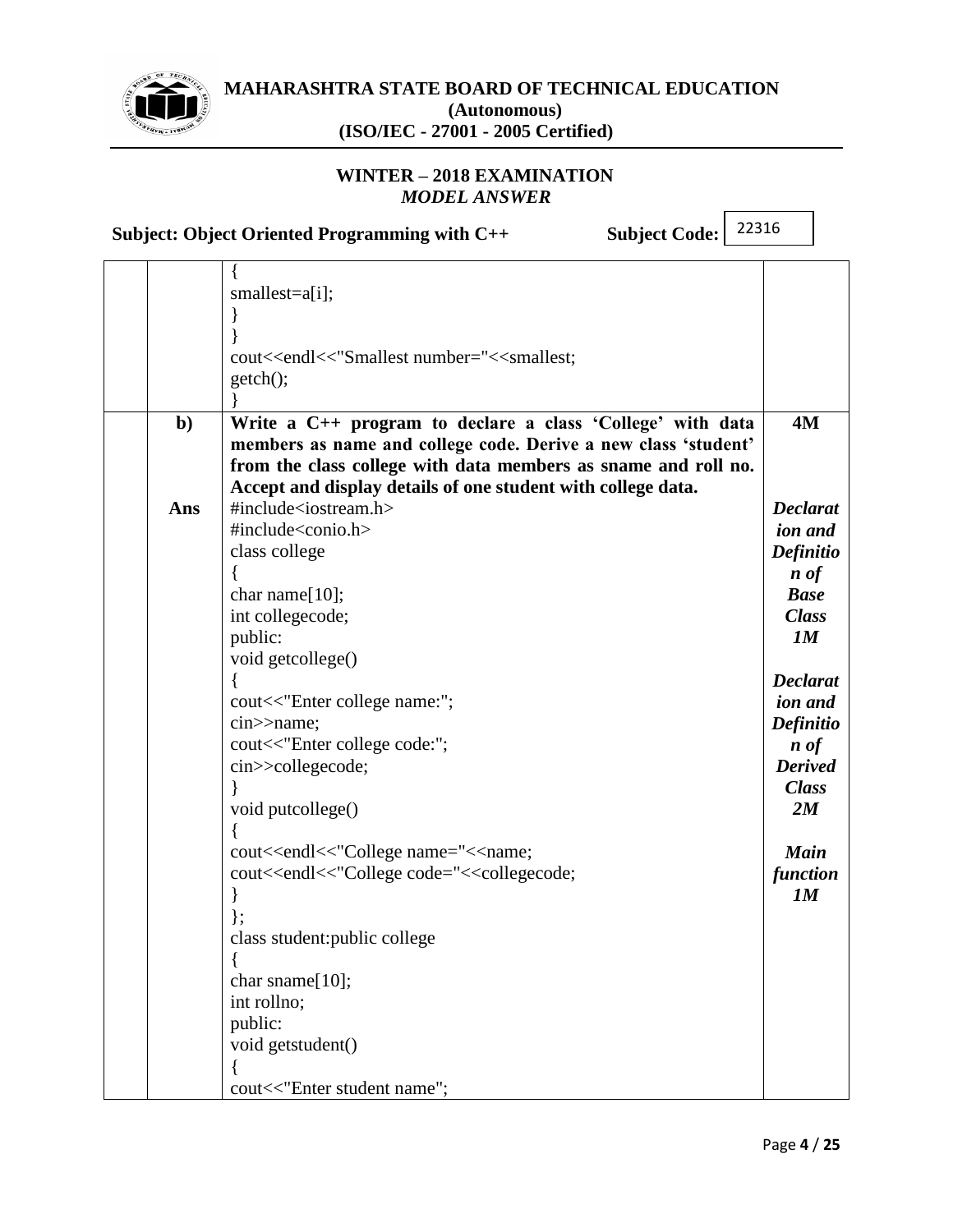

# **WINTER – 2018 EXAMINATION** *MODEL ANSWER*

**Subject: Object Oriented Programming with C++ Subject Code:**

|  | $cin \gg same;$                                                                                                                                                                                                                                                                                                                                                                                                                                                                                                                                                                                                                                                                                                                                                                                                                                                                                                                                                                                                                                                                                                                                                                                                                                                                                                                                                                                                                                                                                                                                                                                                                                                                                                                                                                                                                                                                                                                                                                                                                                                                                                                                                                                                                                                                                                                                                                                                                                                                                                                                                                                                                                                                                                                                                                                                                                                                                                                                                                                                                          |          |
|--|------------------------------------------------------------------------------------------------------------------------------------------------------------------------------------------------------------------------------------------------------------------------------------------------------------------------------------------------------------------------------------------------------------------------------------------------------------------------------------------------------------------------------------------------------------------------------------------------------------------------------------------------------------------------------------------------------------------------------------------------------------------------------------------------------------------------------------------------------------------------------------------------------------------------------------------------------------------------------------------------------------------------------------------------------------------------------------------------------------------------------------------------------------------------------------------------------------------------------------------------------------------------------------------------------------------------------------------------------------------------------------------------------------------------------------------------------------------------------------------------------------------------------------------------------------------------------------------------------------------------------------------------------------------------------------------------------------------------------------------------------------------------------------------------------------------------------------------------------------------------------------------------------------------------------------------------------------------------------------------------------------------------------------------------------------------------------------------------------------------------------------------------------------------------------------------------------------------------------------------------------------------------------------------------------------------------------------------------------------------------------------------------------------------------------------------------------------------------------------------------------------------------------------------------------------------------------------------------------------------------------------------------------------------------------------------------------------------------------------------------------------------------------------------------------------------------------------------------------------------------------------------------------------------------------------------------------------------------------------------------------------------------------------------|----------|
|  | cout<<"Enter roll no:";                                                                                                                                                                                                                                                                                                                                                                                                                                                                                                                                                                                                                                                                                                                                                                                                                                                                                                                                                                                                                                                                                                                                                                                                                                                                                                                                                                                                                                                                                                                                                                                                                                                                                                                                                                                                                                                                                                                                                                                                                                                                                                                                                                                                                                                                                                                                                                                                                                                                                                                                                                                                                                                                                                                                                                                                                                                                                                                                                                                                                  |          |
|  | cin>>rollno;                                                                                                                                                                                                                                                                                                                                                                                                                                                                                                                                                                                                                                                                                                                                                                                                                                                                                                                                                                                                                                                                                                                                                                                                                                                                                                                                                                                                                                                                                                                                                                                                                                                                                                                                                                                                                                                                                                                                                                                                                                                                                                                                                                                                                                                                                                                                                                                                                                                                                                                                                                                                                                                                                                                                                                                                                                                                                                                                                                                                                             |          |
|  |                                                                                                                                                                                                                                                                                                                                                                                                                                                                                                                                                                                                                                                                                                                                                                                                                                                                                                                                                                                                                                                                                                                                                                                                                                                                                                                                                                                                                                                                                                                                                                                                                                                                                                                                                                                                                                                                                                                                                                                                                                                                                                                                                                                                                                                                                                                                                                                                                                                                                                                                                                                                                                                                                                                                                                                                                                                                                                                                                                                                                                          |          |
|  | void putstudent()                                                                                                                                                                                                                                                                                                                                                                                                                                                                                                                                                                                                                                                                                                                                                                                                                                                                                                                                                                                                                                                                                                                                                                                                                                                                                                                                                                                                                                                                                                                                                                                                                                                                                                                                                                                                                                                                                                                                                                                                                                                                                                                                                                                                                                                                                                                                                                                                                                                                                                                                                                                                                                                                                                                                                                                                                                                                                                                                                                                                                        |          |
|  |                                                                                                                                                                                                                                                                                                                                                                                                                                                                                                                                                                                                                                                                                                                                                                                                                                                                                                                                                                                                                                                                                                                                                                                                                                                                                                                                                                                                                                                                                                                                                                                                                                                                                                                                                                                                                                                                                                                                                                                                                                                                                                                                                                                                                                                                                                                                                                                                                                                                                                                                                                                                                                                                                                                                                                                                                                                                                                                                                                                                                                          |          |
|  | cout< <endl<<"student enter="" name:="&lt;&lt;sname;&lt;/th&gt;&lt;th&gt;&lt;/th&gt;&lt;/tr&gt;&lt;tr&gt;&lt;th&gt;&lt;/th&gt;&lt;th&gt;cout&lt;&lt;endl&lt;&lt;" no:="&lt;&lt;rollno;&lt;/th&gt;&lt;th&gt;&lt;/th&gt;&lt;/tr&gt;&lt;tr&gt;&lt;th&gt;&lt;/th&gt;&lt;th&gt;&lt;/th&gt;&lt;th&gt;&lt;/th&gt;&lt;/tr&gt;&lt;tr&gt;&lt;th&gt;&lt;/th&gt;&lt;th&gt;&lt;math&gt;\}&lt;/math&gt;;&lt;/th&gt;&lt;th&gt;&lt;/th&gt;&lt;/tr&gt;&lt;tr&gt;&lt;th&gt;&lt;/th&gt;&lt;th&gt;void main()&lt;/th&gt;&lt;th&gt;&lt;/th&gt;&lt;/tr&gt;&lt;tr&gt;&lt;th&gt;&lt;/th&gt;&lt;th&gt;&lt;/th&gt;&lt;th&gt;&lt;/th&gt;&lt;/tr&gt;&lt;tr&gt;&lt;th&gt;&lt;/th&gt;&lt;th&gt;student s;&lt;/th&gt;&lt;th&gt;&lt;/th&gt;&lt;/tr&gt;&lt;tr&gt;&lt;th&gt;&lt;/th&gt;&lt;th&gt;clrscr();&lt;/th&gt;&lt;th&gt;&lt;/th&gt;&lt;/tr&gt;&lt;tr&gt;&lt;th&gt;&lt;/th&gt;&lt;th&gt;s.getcollege();&lt;/th&gt;&lt;th&gt;&lt;/th&gt;&lt;/tr&gt;&lt;tr&gt;&lt;th&gt;&lt;/th&gt;&lt;th&gt;s.getstudent();&lt;/th&gt;&lt;th&gt;&lt;/th&gt;&lt;/tr&gt;&lt;tr&gt;&lt;th&gt;&lt;/th&gt;&lt;th&gt;s.putcollege();&lt;/th&gt;&lt;th&gt;&lt;/th&gt;&lt;/tr&gt;&lt;tr&gt;&lt;th&gt;&lt;/th&gt;&lt;th&gt;s.putstudent();&lt;/th&gt;&lt;th&gt;&lt;/th&gt;&lt;/tr&gt;&lt;tr&gt;&lt;th&gt;&lt;/th&gt;&lt;th&gt;getch();&lt;/th&gt;&lt;th&gt;&lt;/th&gt;&lt;/tr&gt;&lt;tr&gt;&lt;th&gt;&lt;/th&gt;&lt;th&gt;&lt;/th&gt;&lt;th&gt;&lt;/th&gt;&lt;/tr&gt;&lt;tr&gt;&lt;th&gt;&lt;/th&gt;&lt;th&gt;&lt;/th&gt;&lt;th&gt;&lt;/th&gt;&lt;/tr&gt;&lt;tr&gt;&lt;th&gt;&lt;math&gt;\mathbf{c})&lt;/math&gt;&lt;/th&gt;&lt;th&gt;Write a C++ program to declare a class 'circle' with data&lt;/th&gt;&lt;th&gt;4M&lt;/th&gt;&lt;/tr&gt;&lt;tr&gt;&lt;th&gt;&lt;/th&gt;&lt;th&gt;members as radius and area. Declare a function getdata to accept&lt;/th&gt;&lt;th&gt;&lt;/th&gt;&lt;/tr&gt;&lt;tr&gt;&lt;th&gt;&lt;/th&gt;&lt;th&gt;radius and putdata to calculate and display area of circle.&lt;/th&gt;&lt;th&gt;&lt;/th&gt;&lt;/tr&gt;&lt;tr&gt;&lt;th&gt;Ans&lt;/th&gt;&lt;th&gt;#include&lt;iostream.h&gt;&lt;/th&gt;&lt;th&gt;&lt;/th&gt;&lt;/tr&gt;&lt;tr&gt;&lt;th&gt;&lt;/th&gt;&lt;th&gt;#include&lt;conio.h&gt;&lt;/th&gt;&lt;th&gt;&lt;b&gt;Decalar&lt;/b&gt;&lt;/th&gt;&lt;/tr&gt;&lt;tr&gt;&lt;th&gt;&lt;/th&gt;&lt;th&gt;class circle&lt;/th&gt;&lt;th&gt;ation&lt;/th&gt;&lt;/tr&gt;&lt;tr&gt;&lt;th&gt;&lt;/th&gt;&lt;th&gt;&lt;/th&gt;&lt;th&gt;and&lt;/th&gt;&lt;/tr&gt;&lt;tr&gt;&lt;th&gt;&lt;/th&gt;&lt;th&gt;float radius, area;&lt;/th&gt;&lt;th&gt;&lt;b&gt;Definitio&lt;/b&gt;&lt;/th&gt;&lt;/tr&gt;&lt;tr&gt;&lt;th&gt;&lt;/th&gt;&lt;th&gt;public:&lt;/th&gt;&lt;th&gt;&lt;math&gt;\boldsymbol{n}&lt;/math&gt; of&lt;/th&gt;&lt;/tr&gt;&lt;tr&gt;&lt;th&gt;&lt;/th&gt;&lt;th&gt;void getdata()&lt;/th&gt;&lt;th&gt;class&lt;/th&gt;&lt;/tr&gt;&lt;tr&gt;&lt;th&gt;&lt;/th&gt;&lt;th&gt;∤&lt;/th&gt;&lt;th&gt;with&lt;/th&gt;&lt;/tr&gt;&lt;tr&gt;&lt;th&gt;&lt;/th&gt;&lt;th&gt;cout&lt;&lt;" radius:";<="" roll="" th=""><th>function</th></endl<<"student> | function |
|  | $cin$ > radius;                                                                                                                                                                                                                                                                                                                                                                                                                                                                                                                                                                                                                                                                                                                                                                                                                                                                                                                                                                                                                                                                                                                                                                                                                                                                                                                                                                                                                                                                                                                                                                                                                                                                                                                                                                                                                                                                                                                                                                                                                                                                                                                                                                                                                                                                                                                                                                                                                                                                                                                                                                                                                                                                                                                                                                                                                                                                                                                                                                                                                          | S        |
|  | ∤                                                                                                                                                                                                                                                                                                                                                                                                                                                                                                                                                                                                                                                                                                                                                                                                                                                                                                                                                                                                                                                                                                                                                                                                                                                                                                                                                                                                                                                                                                                                                                                                                                                                                                                                                                                                                                                                                                                                                                                                                                                                                                                                                                                                                                                                                                                                                                                                                                                                                                                                                                                                                                                                                                                                                                                                                                                                                                                                                                                                                                        | 3M       |
|  | void putdata()                                                                                                                                                                                                                                                                                                                                                                                                                                                                                                                                                                                                                                                                                                                                                                                                                                                                                                                                                                                                                                                                                                                                                                                                                                                                                                                                                                                                                                                                                                                                                                                                                                                                                                                                                                                                                                                                                                                                                                                                                                                                                                                                                                                                                                                                                                                                                                                                                                                                                                                                                                                                                                                                                                                                                                                                                                                                                                                                                                                                                           |          |
|  |                                                                                                                                                                                                                                                                                                                                                                                                                                                                                                                                                                                                                                                                                                                                                                                                                                                                                                                                                                                                                                                                                                                                                                                                                                                                                                                                                                                                                                                                                                                                                                                                                                                                                                                                                                                                                                                                                                                                                                                                                                                                                                                                                                                                                                                                                                                                                                                                                                                                                                                                                                                                                                                                                                                                                                                                                                                                                                                                                                                                                                          |          |
|  | $area = 3.14*radius*radius;$                                                                                                                                                                                                                                                                                                                                                                                                                                                                                                                                                                                                                                                                                                                                                                                                                                                                                                                                                                                                                                                                                                                                                                                                                                                                                                                                                                                                                                                                                                                                                                                                                                                                                                                                                                                                                                                                                                                                                                                                                                                                                                                                                                                                                                                                                                                                                                                                                                                                                                                                                                                                                                                                                                                                                                                                                                                                                                                                                                                                             |          |
|  | cout<<"Area of circle="< <area;< th=""><th></th></area;<>                                                                                                                                                                                                                                                                                                                                                                                                                                                                                                                                                                                                                                                                                                                                                                                                                                                                                                                                                                                                                                                                                                                                                                                                                                                                                                                                                                                                                                                                                                                                                                                                                                                                                                                                                                                                                                                                                                                                                                                                                                                                                                                                                                                                                                                                                                                                                                                                                                                                                                                                                                                                                                                                                                                                                                                                                                                                                                                                                                                |          |
|  |                                                                                                                                                                                                                                                                                                                                                                                                                                                                                                                                                                                                                                                                                                                                                                                                                                                                                                                                                                                                                                                                                                                                                                                                                                                                                                                                                                                                                                                                                                                                                                                                                                                                                                                                                                                                                                                                                                                                                                                                                                                                                                                                                                                                                                                                                                                                                                                                                                                                                                                                                                                                                                                                                                                                                                                                                                                                                                                                                                                                                                          |          |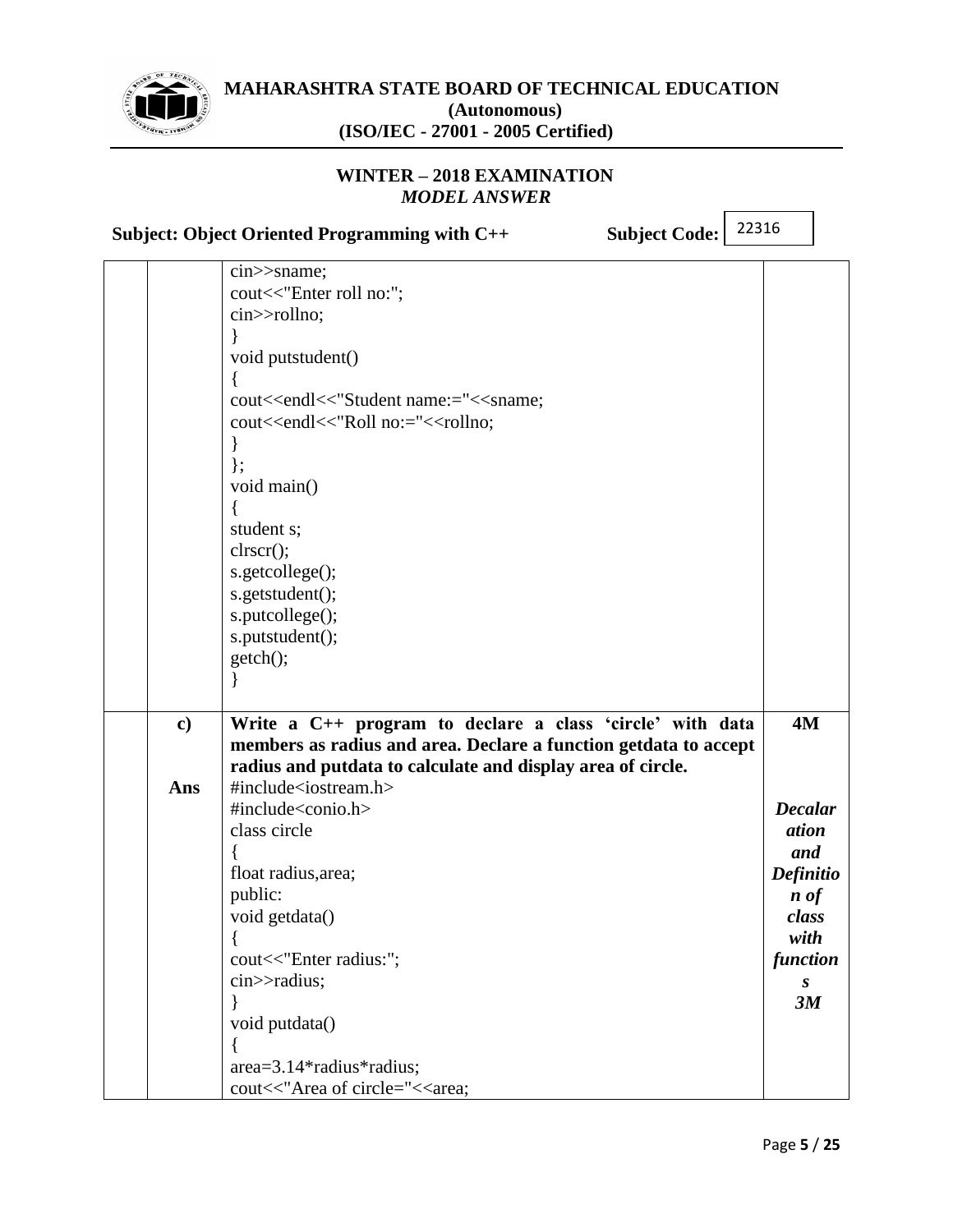

# **WINTER – 2018 EXAMINATION** *MODEL ANSWER*

**Subject: Object Oriented Programming with C++ Subject Code:**

|            | };<br>void main()<br>circle c;<br>clrscr();<br>c.getdata();<br>c.putdata();<br>getch();                                                                                                                                                                                                                                                                                                                                           | <b>Main</b><br>function<br>1M                                           |
|------------|-----------------------------------------------------------------------------------------------------------------------------------------------------------------------------------------------------------------------------------------------------------------------------------------------------------------------------------------------------------------------------------------------------------------------------------|-------------------------------------------------------------------------|
| d)<br>Ans. | With suitable example, describe effect of $++$ and $-$ - operators<br>used with pointer in pointer arithmetic.<br>++ Operator: - It is referred as increment operator that increments the<br>value of variable. If $++$ operator is used with pointer variable, then<br>pointer variable points to next memory address that means pointer<br>increment with respect to size of the data type used to declare pointer<br>variable. | <b>4M</b><br><b>Descript</b><br><i>ion of</i><br>$++$<br>operator<br>1M |
|            | <b>Example:-</b><br>int a[5]={10,20,30,40,50},*ptr;<br>$ptr=a[0];$<br>$for(i=0;i<5;i++)$<br>$\text{cout} \ll^* \text{ptr}$ ;<br>$ptr++;$<br>In the above example, ptr points to memory location of a[0].<br>Increment statement ptr++ increments ptr by memory size of int i.e 2<br>bytes and ptr points to a[1].                                                                                                                 | Any<br>relevant<br><b>Example</b><br>1M                                 |
|            | - - Operator: - It is referred as decrement operator that decrements<br>the value of variable. If - - operator is used with pointer variable, then<br>pointer variable points to previous memory address that means<br>pointer decrement with respect to size of the data type used to declare<br>pointer variable.                                                                                                               | <b>Descript</b><br>$\omega$ <i>ion of - -</i><br>operator<br>1M         |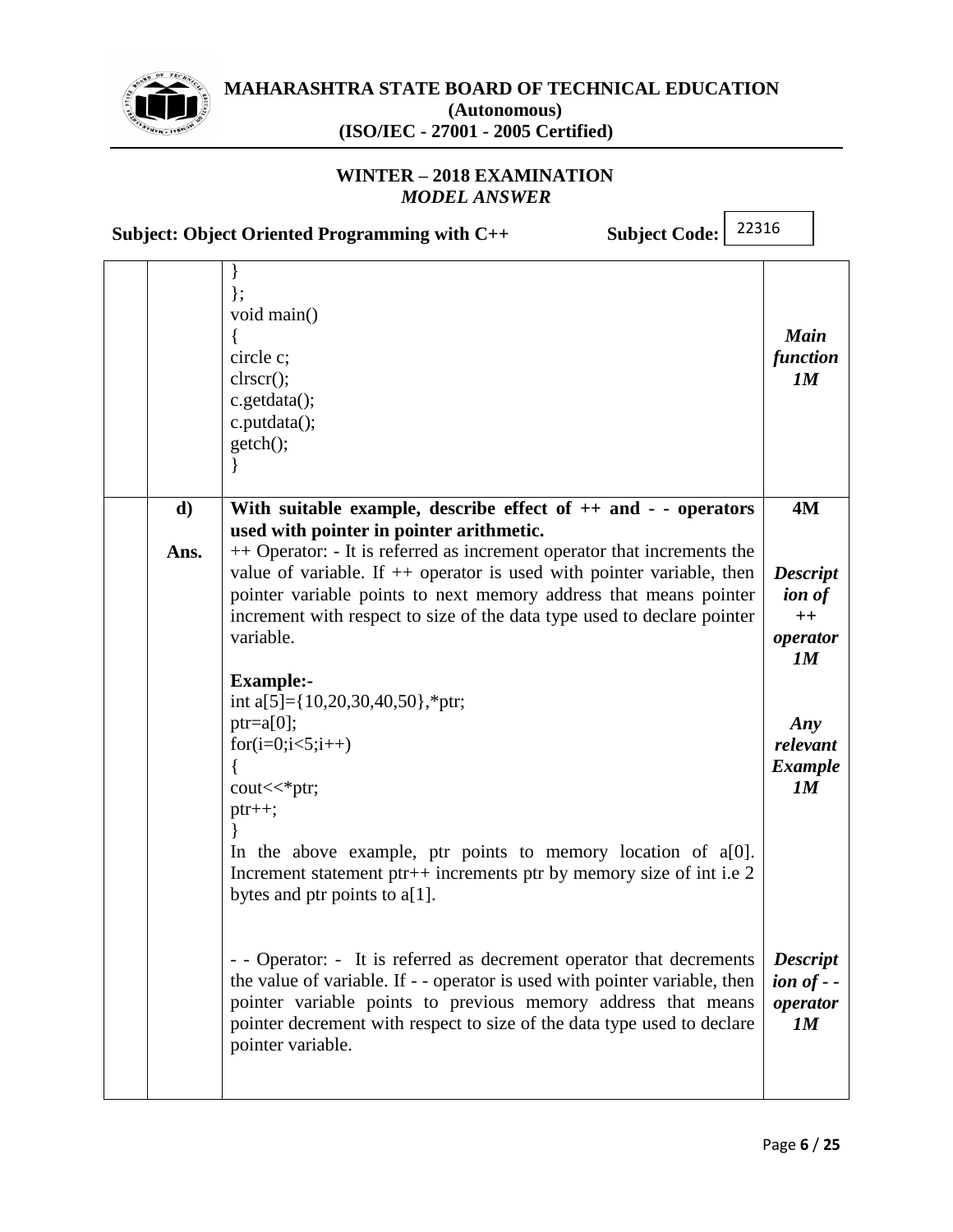

 $\mathsf{r}$ 

**MAHARASHTRA STATE BOARD OF TECHNICAL EDUCATION (Autonomous) (ISO/IEC - 27001 - 2005 Certified)**

#### **WINTER – 2018 EXAMINATION** *MODEL ANSWER*

**Subject: Object Oriented Programming with C++ Subject Code:**

|              |                      | <b>Example:-</b><br>int a[5]={10,20,30,40,50},*ptr;<br>$ptr=a[4];$<br>$for(i=0;i<5;i++)$<br>₹<br>$\text{cout} \ll^* \text{ptr}$ ;<br>ptr- $-$ ;<br>In the above example, ptr points to memory location of $a[4]$ .<br>Decrement statement ptr- - decrements ptr by memory size of int i.e 2<br>bytes and ptr points to a[3]. | <b>Example</b><br>1M                                                                                                                |
|--------------|----------------------|------------------------------------------------------------------------------------------------------------------------------------------------------------------------------------------------------------------------------------------------------------------------------------------------------------------------------|-------------------------------------------------------------------------------------------------------------------------------------|
| $\mathbf{3}$ | $\mathbf{a}$<br>Ans. | Attempt any <b>THREE</b> of the following<br>Write a C++ program to declare a class addition with data<br>members as x and y. Initialize values of x and y with constructor.<br>Calculate addition and display it using function 'display'.<br>#include <iostream.h><br/>#include<conio.h></conio.h></iostream.h>            | 12<br>4M                                                                                                                            |
|              |                      | class addition<br>int x,y;<br>public:<br>addition(int,int);<br>void display();<br>$\}$ ;<br>addition::addition (int x1,int y1)<br>$x=x1;$<br>$y=y1;$<br>void addition::display()                                                                                                                                             | <b>Declarat</b><br>ion and<br>definitio<br>$\boldsymbol{n}$ of<br>class<br>with<br>construc<br>tor and<br>display<br>function<br>3M |
|              |                      | cout << "\nAddition of two numbers is:" < $\langle x+y \rangle$ ;<br>void main()<br>addition $a(3,4)$ ;                                                                                                                                                                                                                      | <b>Main</b><br>function<br>1M                                                                                                       |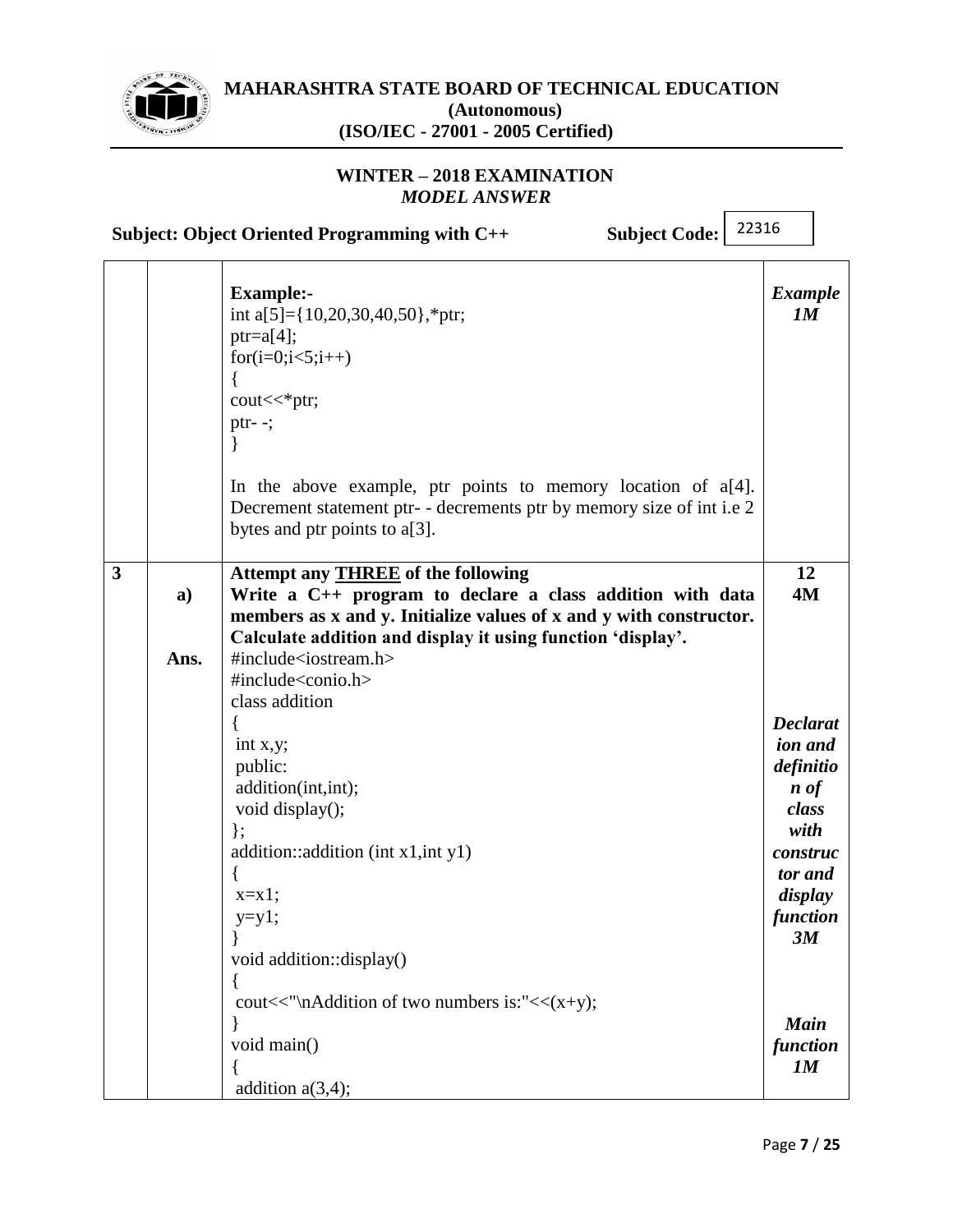

# **MAHARASHTRA STATE BOARD OF TECHNICAL EDUCATION (Autonomous)**

**(ISO/IEC - 27001 - 2005 Certified)**

# **WINTER – 2018 EXAMINATION** *MODEL ANSWER*

|                     | 22316<br><b>Subject Code:</b><br>Subject: Object Oriented Programming with C++                                                                               |                                      |
|---------------------|--------------------------------------------------------------------------------------------------------------------------------------------------------------|--------------------------------------|
|                     | a.display();<br>getch();                                                                                                                                     |                                      |
| $\mathbf{b}$<br>Ans | With suitable diagram describe structure of $C_{++}$ program.<br>General $C_{++}$ program has following structure.                                           | <b>4M</b>                            |
|                     | <b>INCLUDE HEADER FILES</b>                                                                                                                                  | <b>Correct</b>                       |
|                     | <b>CLASS DECLARATION</b>                                                                                                                                     | diagram<br>2M                        |
|                     | MEMBER FUNCTIONS DEFINITIONS                                                                                                                                 |                                      |
|                     | <b>MAIN FUNCTION PROGRAM</b>                                                                                                                                 |                                      |
|                     | Description:-                                                                                                                                                |                                      |
|                     | 1. Include header files<br>In this section a programmer include all header files which are                                                                   |                                      |
|                     | require to execute given program. The most important file is                                                                                                 |                                      |
|                     | iostream.h header file. This file defines most of the C++statements<br>like <i>cout</i> and <i>cin</i> . Without this file one cannot load $C_{++}$ program. | <b>Descript</b><br>ion <sub>2M</sub> |
|                     | 2. Class Declaration                                                                                                                                         |                                      |
|                     | In this section a programmer declares all classes which are necessary<br>for given program. The programmer uses general syntax of creating                   |                                      |
|                     | class.                                                                                                                                                       |                                      |
|                     | <b>3. Member Functions Definition</b><br>This section allows programmer to design member functions of a                                                      |                                      |
|                     | class. The programmer can have inside declaration of a function or                                                                                           |                                      |
|                     | outside declaration of a function.                                                                                                                           |                                      |
|                     | <b>4. Main Function Program</b><br>In this section programmer creates objects and calls various functions                                                    |                                      |
|                     | writer within various class.                                                                                                                                 |                                      |
| $\mathbf{c}$        | Describe the concept of virtual base class with suitable example.                                                                                            | <b>4M</b>                            |
|                     | Note: Program/diagram with syntax shall be considered as an<br>example.                                                                                      |                                      |
| Ans.                | <b>Virtual Base Class:</b>                                                                                                                                   |                                      |
|                     | An ancestor class is declared as virtual base class which is used to                                                                                         | <b>Descript</b>                      |
|                     | avoid duplication of inherited members inside child class due to<br>multiple path of inheritance.                                                            | ion<br>2M                            |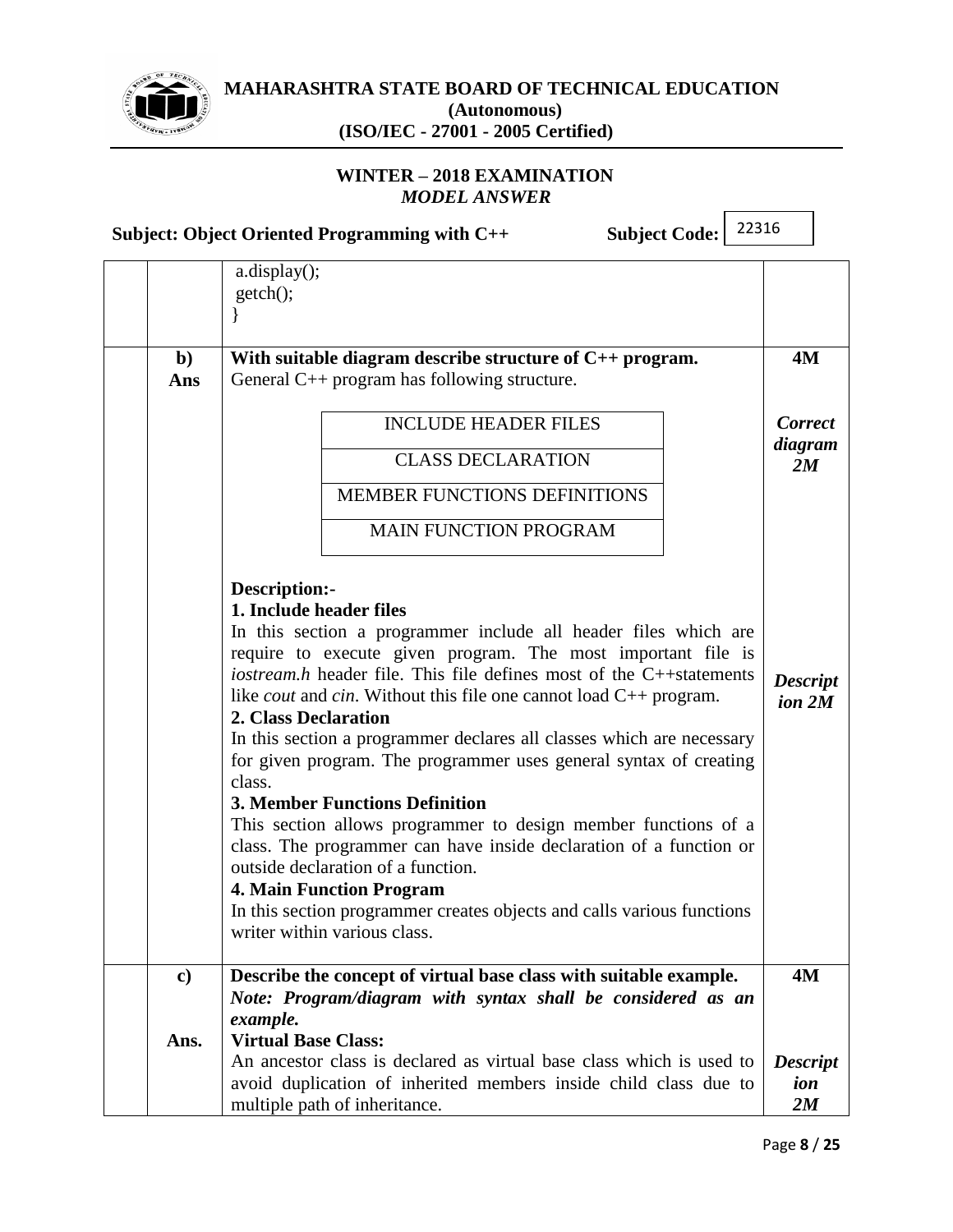

# **WINTER – 2018 EXAMINATION** *MODEL ANSWER*

**Subject: Object Oriented Programming with C++ Subject Code:**

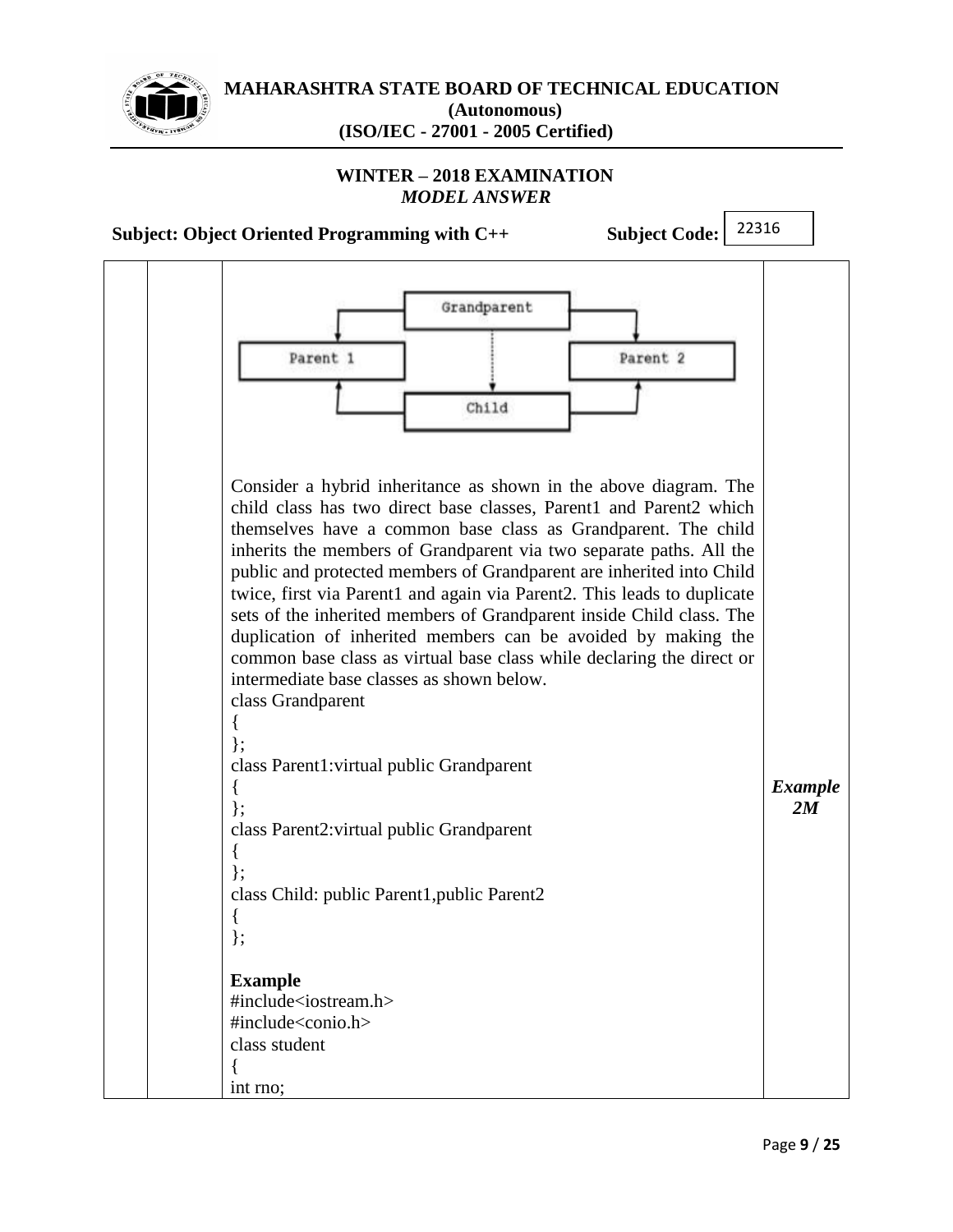

# **WINTER – 2018 EXAMINATION** *MODEL ANSWER*

**Subject: Object Oriented Programming with C++ Subject Code:**

| public:                                                             |  |
|---------------------------------------------------------------------|--|
| void getnumber()                                                    |  |
|                                                                     |  |
| cout<<"Enter Roll No:";                                             |  |
| $\text{cin} \gg \text{rno};$                                        |  |
|                                                                     |  |
| void putnumber()                                                    |  |
|                                                                     |  |
| cout<<"\n\n\t Roll No:"< <rno<<"\n";< td=""><td></td></rno<<"\n";<> |  |
|                                                                     |  |
| $\}$ ;                                                              |  |
| class test: virtual public student                                  |  |
|                                                                     |  |
| public:                                                             |  |
| int part1, part2;                                                   |  |
| void getmarks()                                                     |  |
|                                                                     |  |
| cout<<"Enter Marks\n";                                              |  |
| cout<<"Part1:";                                                     |  |
| cin>>part1; cout<<"Part2:";                                         |  |
| cin>>part2;                                                         |  |
|                                                                     |  |
| void putmarks()                                                     |  |
|                                                                     |  |
| cout<<"\t Marks Obtained\n";                                        |  |
| cout << "\n\t Part1:" << part1;                                     |  |
| cout<<"\n\tPart2:"< <part2;< td=""><td></td></part2;<>              |  |
|                                                                     |  |
|                                                                     |  |
| class sports: public virtual student                                |  |
|                                                                     |  |
| public:                                                             |  |
| int score;                                                          |  |
| void getscore()                                                     |  |
|                                                                     |  |
| cout<<"Enter Sports Score:";                                        |  |
| cin>>score;                                                         |  |
|                                                                     |  |
| void putscore()                                                     |  |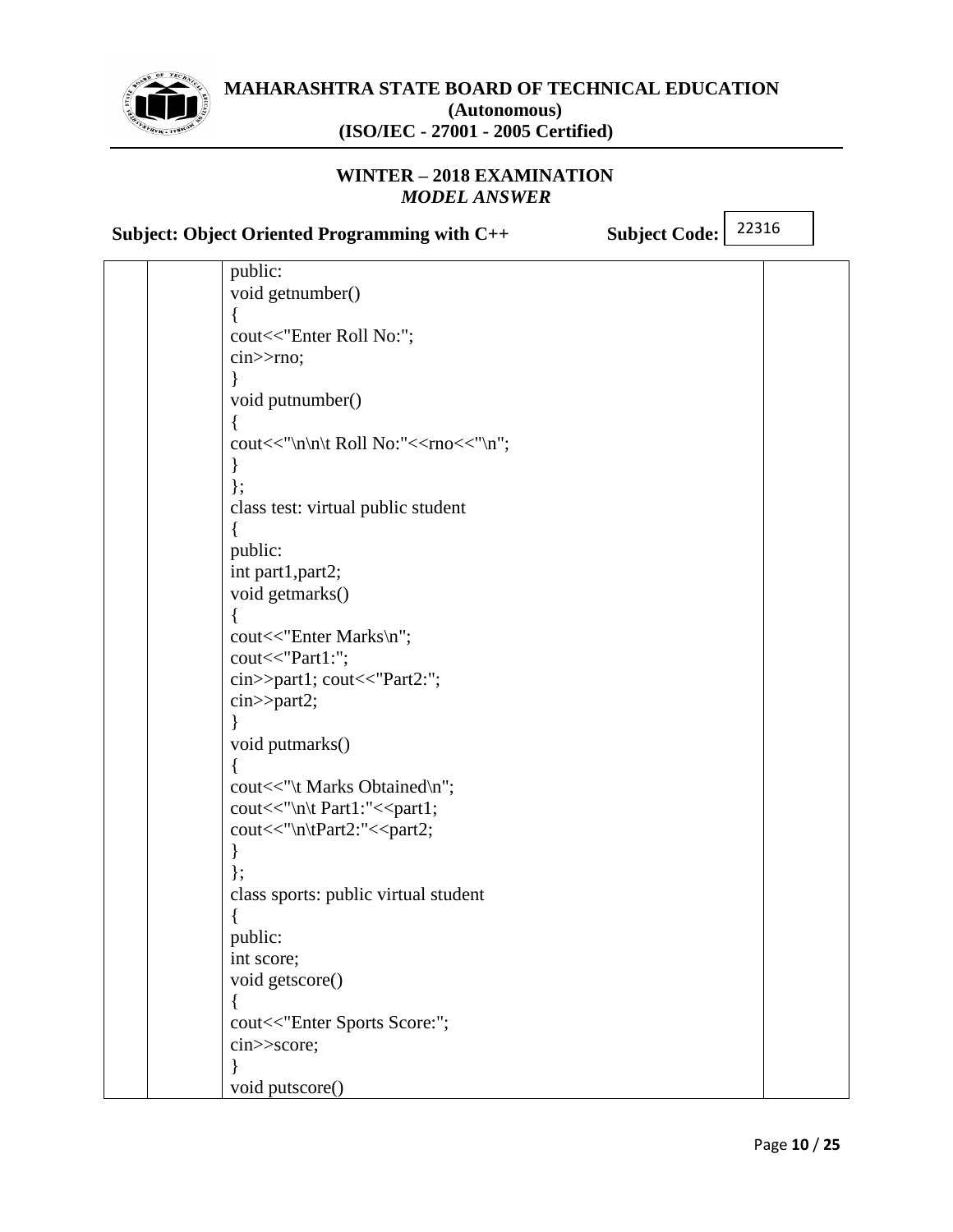

# **WINTER – 2018 EXAMINATION** *MODEL ANSWER*

|           | <b>Subject Code:</b><br>Subject: Object Oriented Programming with C++                                                                                                                                                                                                                                                                                                                                                                                                           | 22316 |                                                                                    |
|-----------|---------------------------------------------------------------------------------------------------------------------------------------------------------------------------------------------------------------------------------------------------------------------------------------------------------------------------------------------------------------------------------------------------------------------------------------------------------------------------------|-------|------------------------------------------------------------------------------------|
|           | cout<<"\n\t Sports Score is:"< <score;<br><math>\}</math>;<br/>class result: public test, public sports<br/>int total;<br/>public:<br/>void display()<br/>total=part1+part2+score;<br/>putnumber();<br/>putmarks();<br/>putscore();<br/>cout&lt;&lt;"\n\t Total Score:"&lt;<total;<br>ł<br/><math>\}</math>;<br/>void main()<br/>result obj;<br/>clrscr();<br/>obj.getnumber();<br/>obj.getmarks();<br/>obj.getscore();<br/>obj.display();<br/>getch();</total;<br></score;<br> |       |                                                                                    |
| d)<br>Ans | Describe use of static data member in C++ with example.<br>Use of static data member:<br>Static data member is used to maintain values common to the entire<br>class.<br>It is initialized to zero when the first object of its class is created.<br>Only one copy of that member is created for the entire class and is<br>shared by all the objects of that class.<br><b>Example:</b><br>#include <iostream.h><br/>#include<conio.h><br/>class test</conio.h></iostream.h>    |       | <b>4M</b><br>Use of<br>static<br>data<br>member<br>2M<br>Relevant<br>example<br>2M |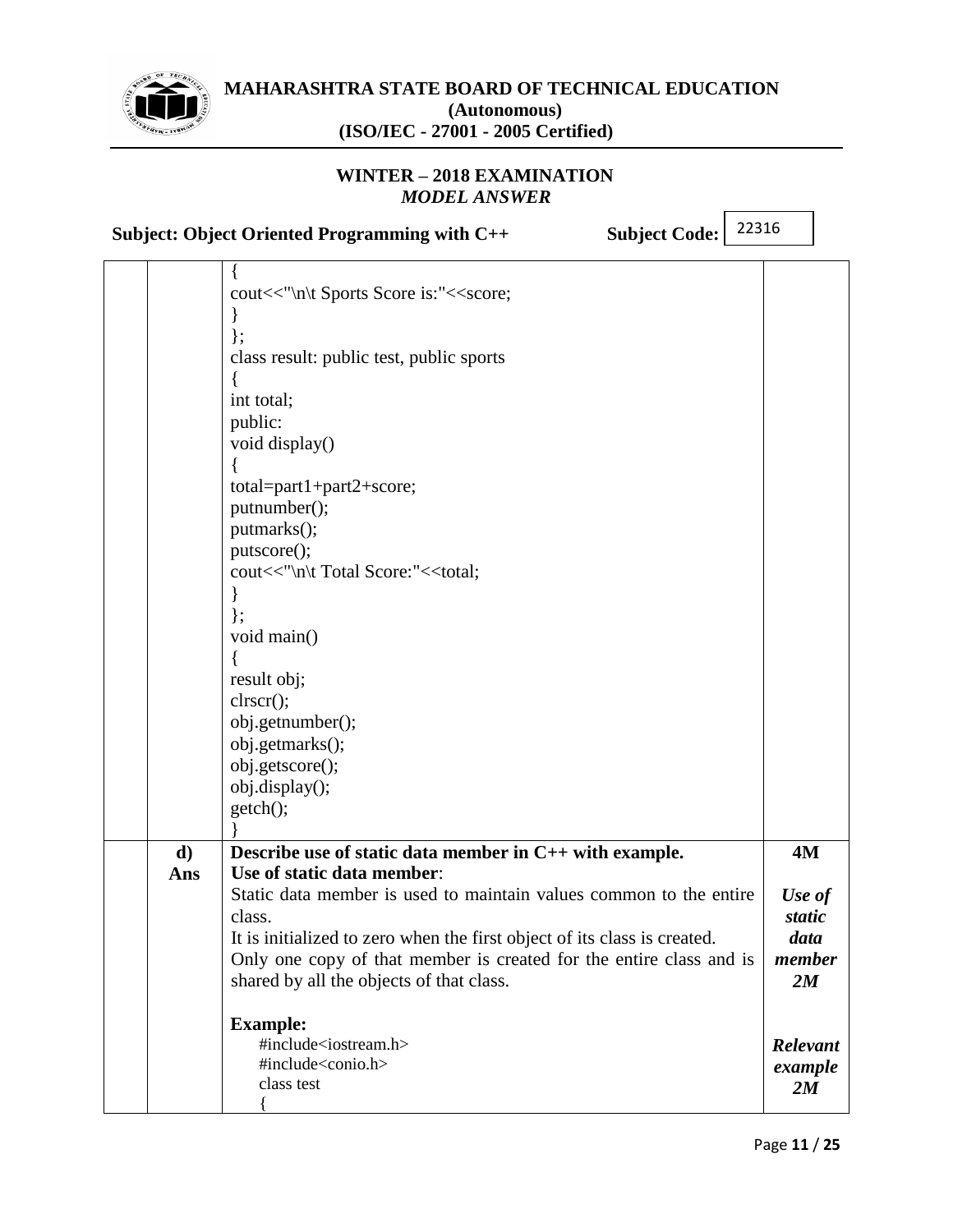

# **WINTER – 2018 EXAMINATION** *MODEL ANSWER*

**Subject: Object Oriented Programming with C++ Subject Code:**

|                         |    | static int count;                                                       |           |
|-------------------------|----|-------------------------------------------------------------------------|-----------|
|                         |    | int obj_no;                                                             |           |
|                         |    | public:                                                                 |           |
|                         |    | void getdata()                                                          |           |
|                         |    |                                                                         |           |
|                         |    |                                                                         |           |
|                         |    | $obj\_no=++count;$                                                      |           |
|                         |    | cout<<"\n Object number="< <obj_no;< th=""><th></th></obj_no;<>         |           |
|                         |    |                                                                         |           |
|                         |    | static void showcount()                                                 |           |
|                         |    |                                                                         |           |
|                         |    | cout<<"\n total number of objects="< <count;< th=""><th></th></count;<> |           |
|                         |    |                                                                         |           |
|                         |    | };                                                                      |           |
|                         |    | int test::count;                                                        |           |
|                         |    | void main()                                                             |           |
|                         |    |                                                                         |           |
|                         |    | test $t1,t2$ ;                                                          |           |
|                         |    | clrscr();                                                               |           |
|                         |    | t1.getdata();                                                           |           |
|                         |    | t2.getdata();                                                           |           |
|                         |    | test::showcount();                                                      |           |
|                         |    | test $t3$ ;                                                             |           |
|                         |    | t3.getdata();                                                           |           |
|                         |    | test::showcount();                                                      |           |
|                         |    | getch();                                                                |           |
|                         |    |                                                                         |           |
|                         |    |                                                                         |           |
| $\overline{\mathbf{4}}$ |    | Attempt any <b>THREE</b> of the following                               | 12        |
|                         |    | Write a C++ program to implement inheritance shown in                   | <b>4M</b> |
|                         | a) |                                                                         |           |
|                         |    | following figure:                                                       |           |
|                         |    |                                                                         |           |
|                         |    | Class : Student<br>Class : Teacher                                      |           |
|                         |    | Бì<br>datamember : sname<br>datamember : Name                           |           |
|                         |    | ovel and sab as to rollno.gai<br>olderne stutten empid                  |           |
|                         |    |                                                                         |           |
|                         |    | 组织复印度<br><b>BULBATTGELIK</b>                                            |           |
|                         |    | Class<br>Info<br>$\bullet$                                              |           |
|                         |    |                                                                         |           |
|                         |    | Accept and display data of one teacher and one student using            |           |
|                         |    | object of class 'Info'                                                  |           |
|                         |    | Note: Any other correct logic of multiple inheritance in program        |           |
|                         |    | shall be considered.                                                    |           |
|                         |    |                                                                         |           |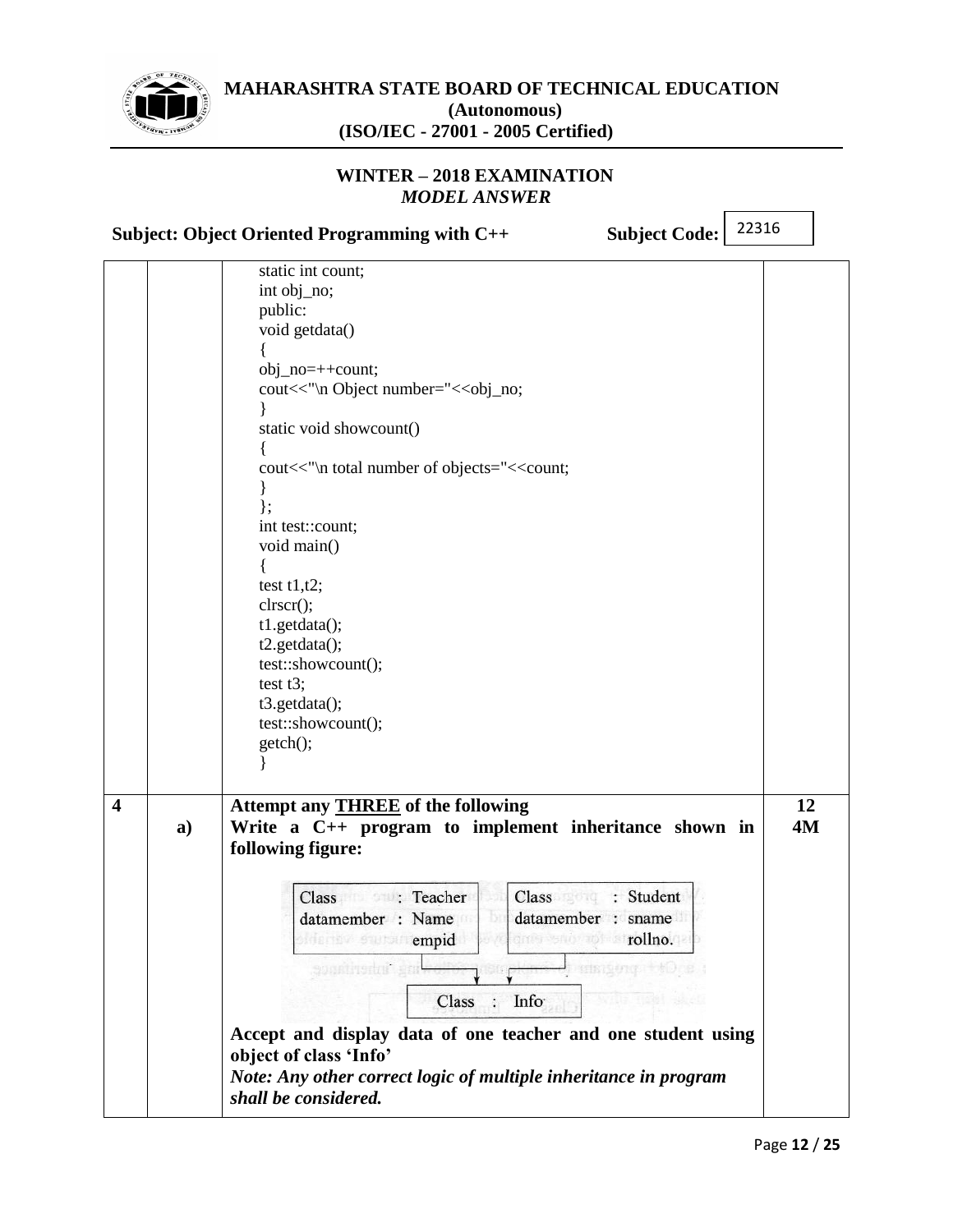

# **WINTER – 2018 EXAMINATION** *MODEL ANSWER*

**Subject: Object Oriented Programming with C++ Subject Code:**

|     | #include <iostream.h></iostream.h>                                                                                                                                                                                                                                                                            |                     |
|-----|---------------------------------------------------------------------------------------------------------------------------------------------------------------------------------------------------------------------------------------------------------------------------------------------------------------|---------------------|
| Ans | #include <conio.h></conio.h>                                                                                                                                                                                                                                                                                  | <b>Correct</b>      |
|     | class Teacher                                                                                                                                                                                                                                                                                                 | definitio           |
|     | ł                                                                                                                                                                                                                                                                                                             | $\boldsymbol{n}$ of |
|     | protected:                                                                                                                                                                                                                                                                                                    | class -             |
|     | char Name[20];                                                                                                                                                                                                                                                                                                | <b>Teacher</b>      |
|     | int empid;                                                                                                                                                                                                                                                                                                    | 1M                  |
|     | $\}$ ;                                                                                                                                                                                                                                                                                                        |                     |
|     | class Student                                                                                                                                                                                                                                                                                                 | <b>Correct</b>      |
|     |                                                                                                                                                                                                                                                                                                               | definitio           |
|     | protected:                                                                                                                                                                                                                                                                                                    | $\boldsymbol{n}$ of |
|     | char sname[20];                                                                                                                                                                                                                                                                                               | class-              |
|     | int rollno;                                                                                                                                                                                                                                                                                                   | <b>Student</b>      |
|     | $\}$ ;                                                                                                                                                                                                                                                                                                        | 1M                  |
|     | class Info: public Teacher, public Student                                                                                                                                                                                                                                                                    |                     |
|     |                                                                                                                                                                                                                                                                                                               | <b>Correct</b>      |
|     | public:                                                                                                                                                                                                                                                                                                       | definitio           |
|     | void acceptT()                                                                                                                                                                                                                                                                                                | $\boldsymbol{n}$ of |
|     |                                                                                                                                                                                                                                                                                                               | class-              |
|     | cout<<"\nEnter data for teacher:";                                                                                                                                                                                                                                                                            | <b>Info</b>         |
|     | cout<<"\nName:";                                                                                                                                                                                                                                                                                              | 1M                  |
|     | cin>>Name;                                                                                                                                                                                                                                                                                                    |                     |
|     |                                                                                                                                                                                                                                                                                                               |                     |
|     |                                                                                                                                                                                                                                                                                                               |                     |
|     |                                                                                                                                                                                                                                                                                                               |                     |
|     |                                                                                                                                                                                                                                                                                                               |                     |
|     |                                                                                                                                                                                                                                                                                                               |                     |
|     |                                                                                                                                                                                                                                                                                                               |                     |
|     |                                                                                                                                                                                                                                                                                                               |                     |
|     |                                                                                                                                                                                                                                                                                                               |                     |
|     |                                                                                                                                                                                                                                                                                                               |                     |
|     |                                                                                                                                                                                                                                                                                                               |                     |
|     |                                                                                                                                                                                                                                                                                                               |                     |
|     |                                                                                                                                                                                                                                                                                                               |                     |
|     |                                                                                                                                                                                                                                                                                                               |                     |
|     |                                                                                                                                                                                                                                                                                                               |                     |
|     |                                                                                                                                                                                                                                                                                                               |                     |
|     | cout<<"\nEmployee id:";<br>cin>>empid;<br>void displayT()<br>$\{$<br>cout<<"\nTeacher's data is:";<br>cout<<"\nName:"< <name;<br>cout&lt;&lt;"\nEmployee id:"&lt;<empid;<br>void acceptS()<br/>cout&lt;&lt;"\nEnter student's data:";<br/>cout&lt;&lt;"\nName:";<br/>cin&gt;&gt;sname;</empid;<br></name;<br> |                     |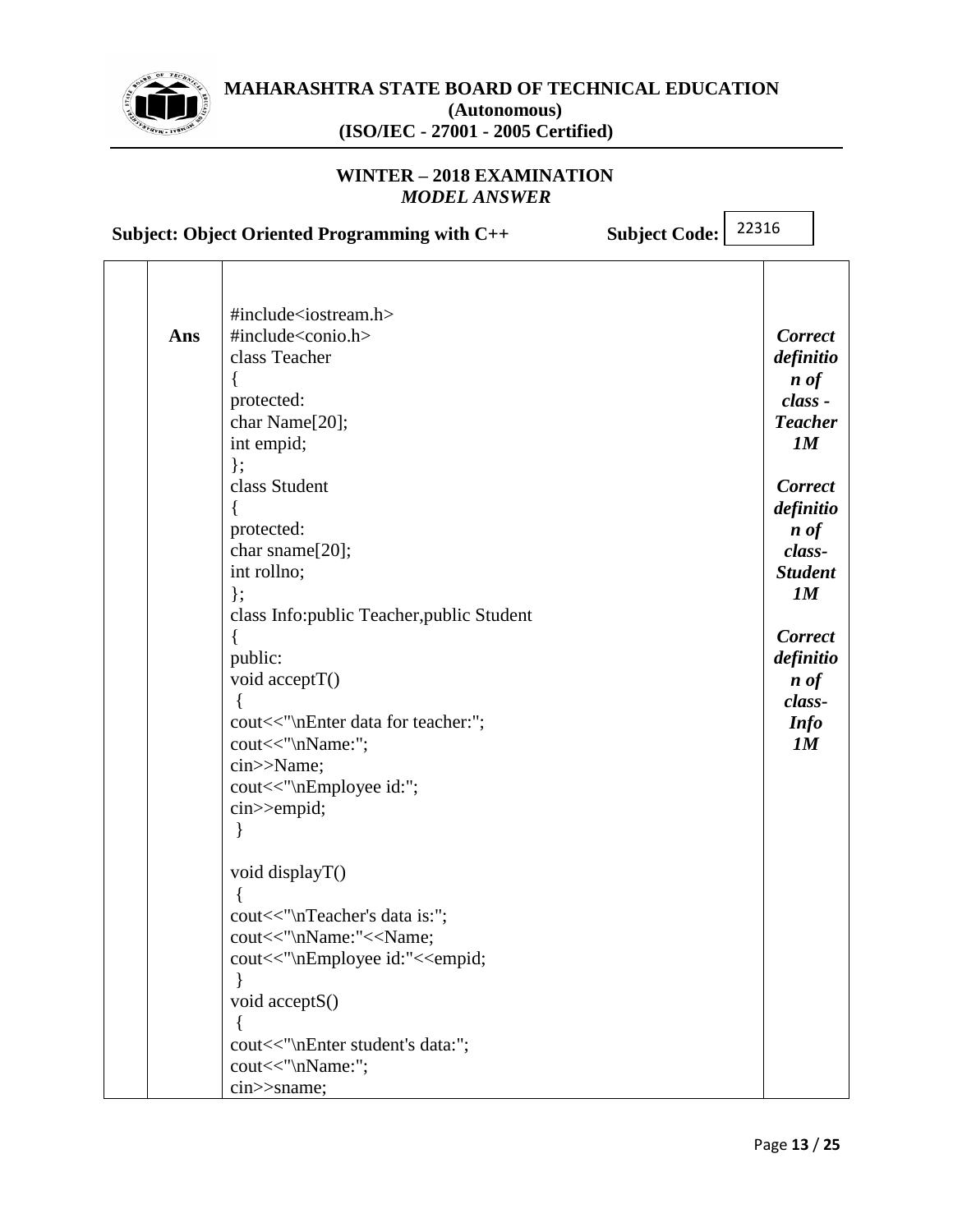

### **WINTER – 2018 EXAMINATION** *MODEL ANSWER*

**Subject: Object Oriented Programming with C++ Subject Code:**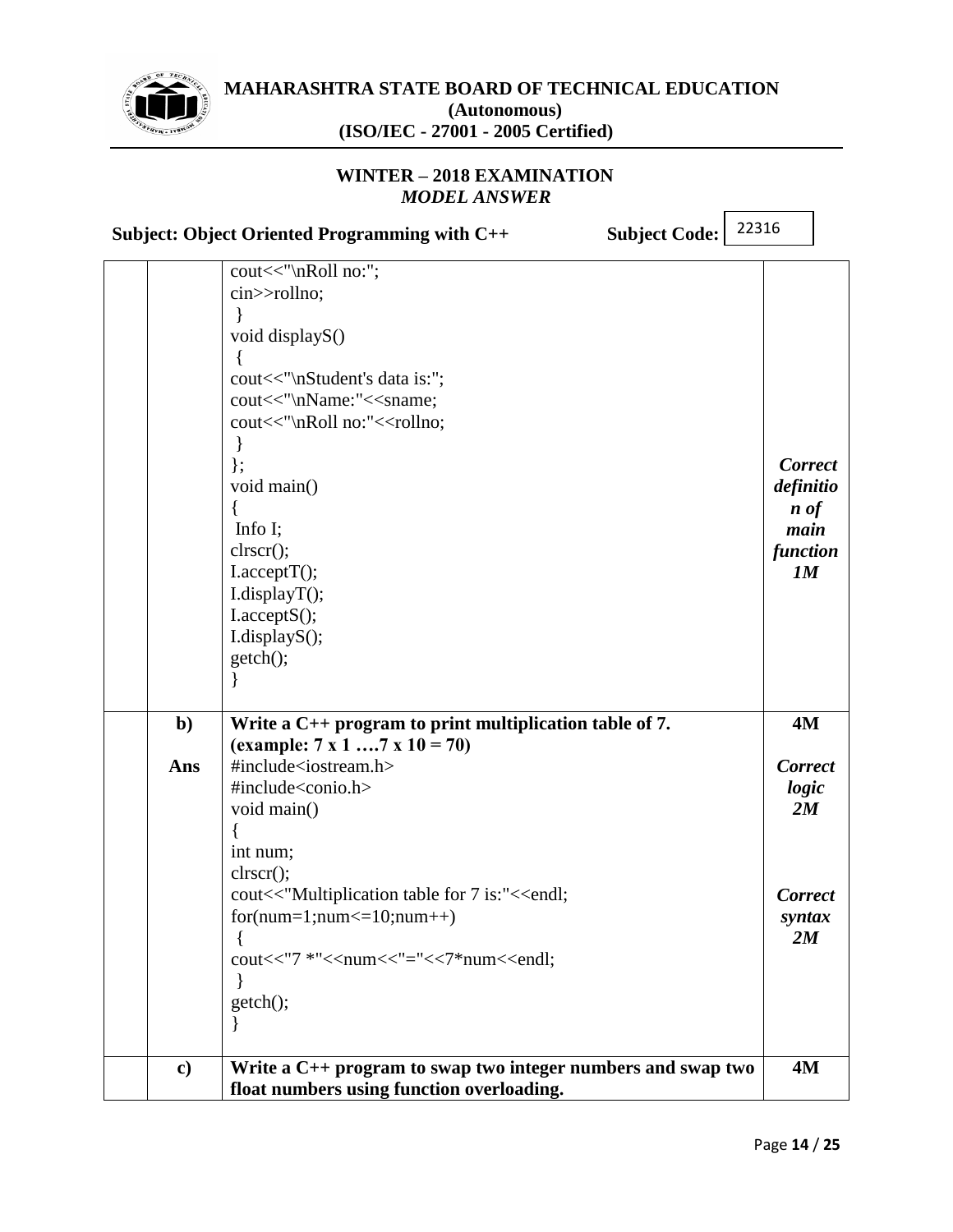

# **WINTER – 2018 EXAMINATION** *MODEL ANSWER*

|     | 22316<br><b>Subject Code:</b><br>Subject: Object Oriented Programming with C++     |                |
|-----|------------------------------------------------------------------------------------|----------------|
|     | (Hint: overload swap function)                                                     |                |
|     | Note: Any other relevant logic shall be considered.                                |                |
|     |                                                                                    |                |
| Ans | #include <iostream.h></iostream.h>                                                 | <b>Correct</b> |
|     | #include <conio.h></conio.h>                                                       | logic          |
|     | void swap(int a, int b)                                                            | 2M             |
|     |                                                                                    |                |
|     | int temp;                                                                          | <b>Correct</b> |
|     | $temp=a;$                                                                          | syntax         |
|     | $a=b;$                                                                             | 2M             |
|     | $b = temp;$                                                                        |                |
|     | cout<<"\nInteger values after swapping are:"< <a<<" "<<br=""></a<<"> sb;           |                |
|     |                                                                                    |                |
|     | void swap(float x, float y)                                                        |                |
|     |                                                                                    |                |
|     | float temp $1=x$ ;                                                                 |                |
|     | $x=y;$                                                                             |                |
|     | $y = temp1;$                                                                       |                |
|     | cout<<"\nFloat values after swapping are:"< <x<<" "<<y;<="" th=""><th></th></x<<"> |                |
|     | void main()                                                                        |                |
|     |                                                                                    |                |
|     | clrscr();                                                                          |                |
|     | swap(10,20);                                                                       |                |
|     | swap(10.15f,20.25f);                                                               |                |
|     | getch();                                                                           |                |
|     |                                                                                    |                |
|     |                                                                                    |                |
| d)  | Write a $C_{++}$ program to count number of spaces present in                      | <b>4M</b>      |
|     | contents of file.                                                                  |                |
|     | Note: Any other relevant logic shall be considered                                 |                |
| Ans | #include <iostream.h></iostream.h>                                                 | <b>Correct</b> |
|     | #include <fstream.h></fstream.h>                                                   | logic          |
|     | #include <conio.h></conio.h>                                                       | 2M             |
|     | void main()                                                                        |                |
|     |                                                                                    |                |
|     | ifstream file;                                                                     |                |
|     | charch;                                                                            | <b>Correct</b> |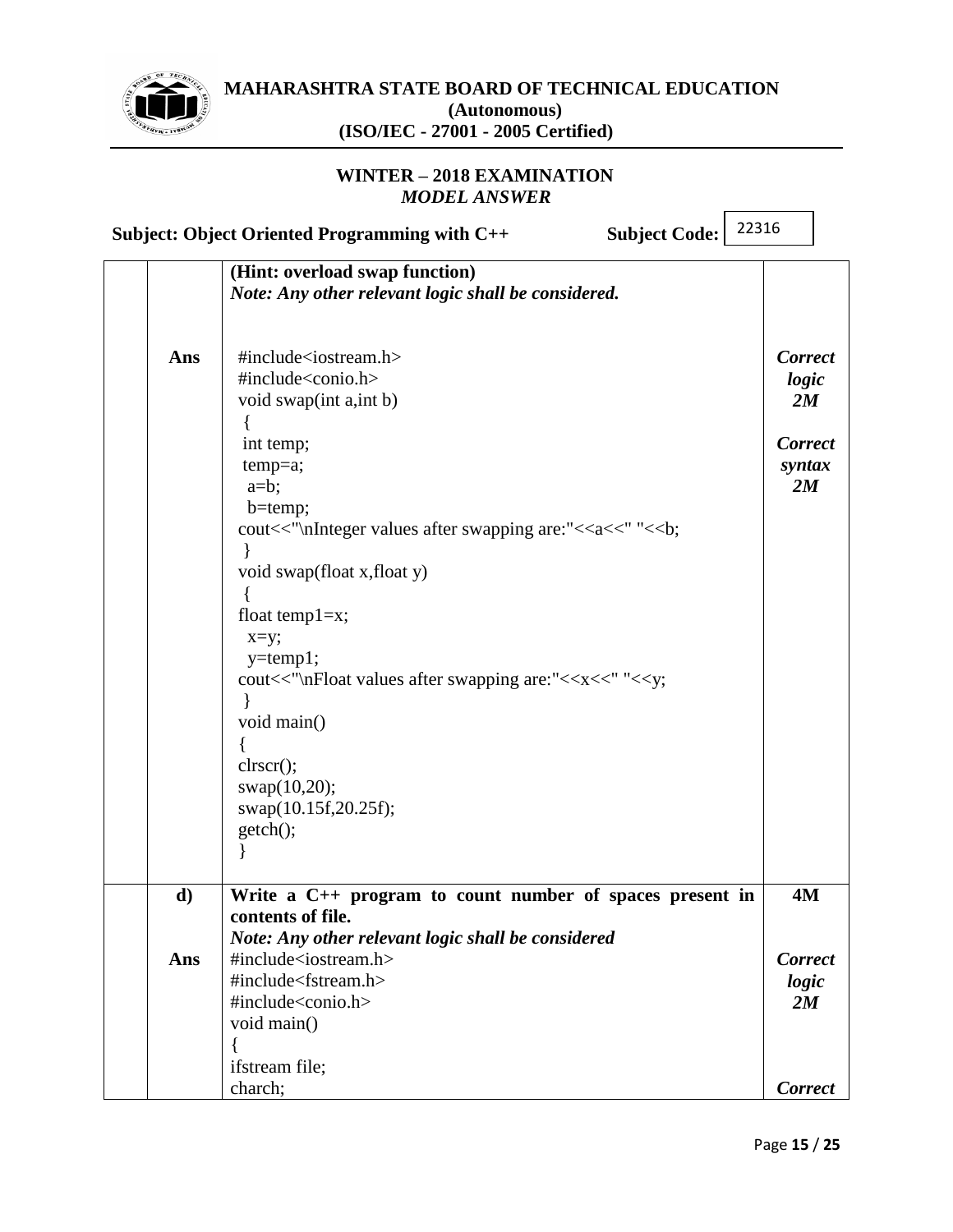

### **WINTER – 2018 EXAMINATION** *MODEL ANSWER*

**Subject: Object Oriented Programming with C++ Subject Code:**

|                      | int $s=0$ ;<br>clrscr();<br>file.open("abc.txt");<br>while(file)<br>file.get(ch);<br>$if(ch==')$<br>$s++;$<br>cout<<"\nNumber of spaces present in the content of the given file<br>are:" $<;getch();∤$                                                                                                                                                                                                                      | syntax<br>2M                                                                     |
|----------------------|------------------------------------------------------------------------------------------------------------------------------------------------------------------------------------------------------------------------------------------------------------------------------------------------------------------------------------------------------------------------------------------------------------------------------|----------------------------------------------------------------------------------|
| $\mathbf{e}$<br>Ans. | Write a C++ program to find greatest number among two<br>numbers from two different classes using friend function.<br>#include <iostream.h><br/>#include<conio.h><br/>class second;<br/>class first<br/>int x;<br/>public:<br/>void getx()<br/>cout&lt;&lt;"\nEnter the value of x:";<br/><math>\text{cin}&gt;&gt;x;</math><br/>friend void max(first, second);<br/><math>\}</math>;<br/>class second</conio.h></iostream.h> | 4M<br><b>Correct</b><br>definitio<br>$\boldsymbol{n}$ of<br>class<br>first<br>1M |
|                      | {<br>int y;<br>public:<br>void gety()<br>cout<<"\nEnter the value of y:";                                                                                                                                                                                                                                                                                                                                                    | <b>Correct</b><br>definitio<br>$\boldsymbol{n}$ of<br>class<br>second            |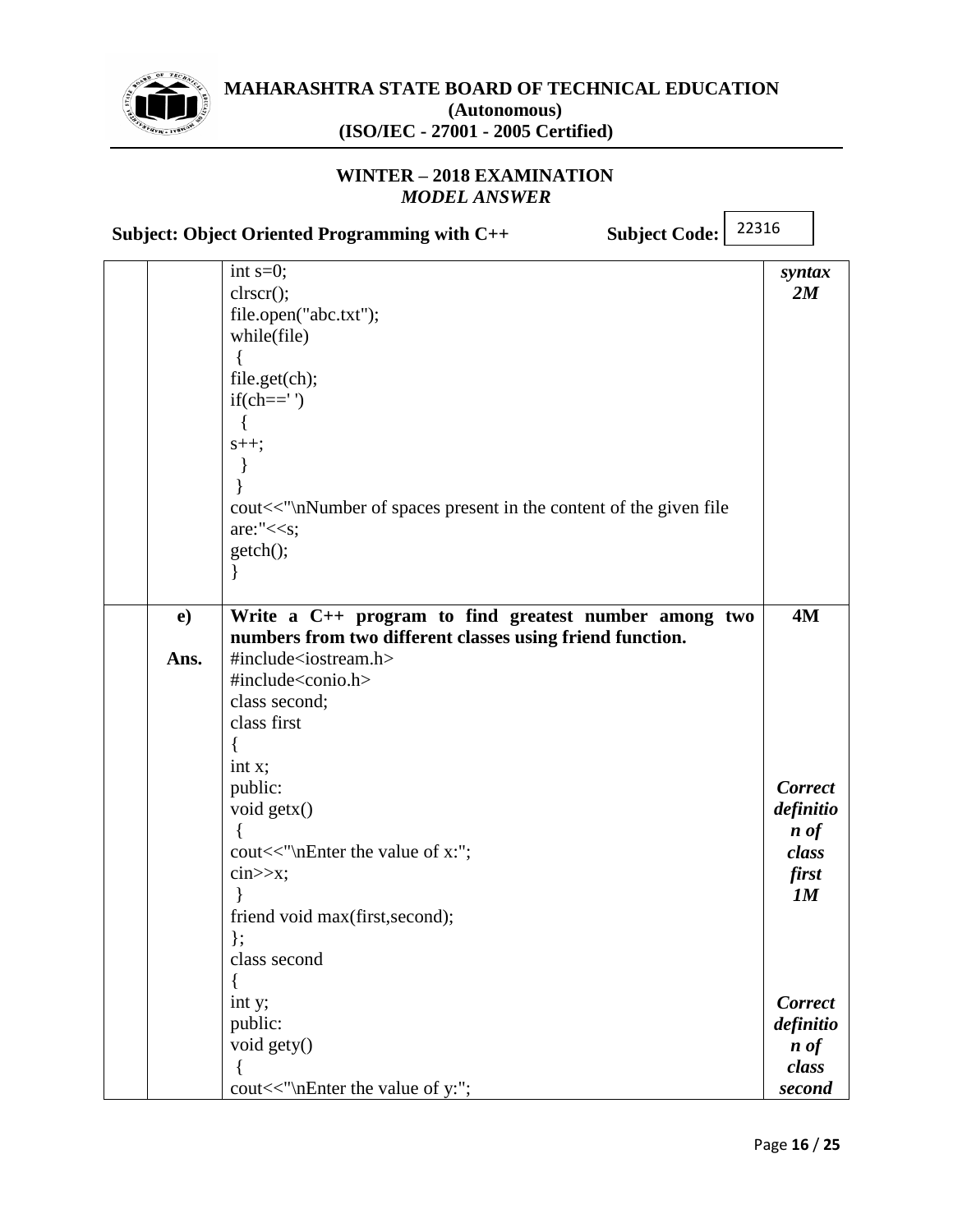

# **WINTER – 2018 EXAMINATION** *MODEL ANSWER*

|   |     | Subject: Object Oriented Programming with C++<br><b>Subject Code:</b>                                                  | 22316 |                                  |
|---|-----|------------------------------------------------------------------------------------------------------------------------|-------|----------------------------------|
|   |     | $\text{cin} \gg y;$                                                                                                    |       | 1M                               |
|   |     | friend void max(first, second);                                                                                        |       |                                  |
|   |     | $\}$ ;<br>void max(first a, second b)                                                                                  |       | <b>Correct</b>                   |
|   |     | if(a.x>b.y)                                                                                                            |       | definitio<br>$\boldsymbol{n}$ of |
|   |     | ł<br>cout<<"\\Greater value is:"< <a.x;< td=""><td></td><td>friend<br/>function<br/>IM,</td></a.x;<>                   |       | friend<br>function<br>IM,        |
|   |     | else                                                                                                                   |       |                                  |
|   |     | cout<<"\nGreater value is:"<<br>b.y;                                                                                   |       |                                  |
|   |     | void main()                                                                                                            |       | <b>Correct</b><br>definitio      |
|   |     | first a;<br>second b;                                                                                                  |       | $\boldsymbol{n}$ of<br>main      |
|   |     | clrscr();<br>$a.getx()$ ;                                                                                              |       | function<br>1M                   |
|   |     | $b.gety()$ ;<br>max(a,b);                                                                                              |       |                                  |
|   |     | getch();                                                                                                               |       |                                  |
| 5 | a)  | Attempt any TWO of the following<br>Write a C++ program to overload binary operator '+' to<br>concatenate two strings. |       | 12<br>6M                         |
|   | Ans | #include <iostream.h></iostream.h>                                                                                     |       |                                  |
|   |     | #include <conio.h></conio.h>                                                                                           |       | <b>Creating</b>                  |
|   |     | #include <string.h></string.h>                                                                                         |       | <b>Class</b>                     |
|   |     | class opov                                                                                                             |       | 2M                               |
|   |     | char str1 $[10]$ ;                                                                                                     |       |                                  |
|   |     | public:                                                                                                                |       | <b>Operato</b>                   |
|   |     | void getdata()                                                                                                         |       | r                                |
|   |     |                                                                                                                        |       | <b>Functio</b>                   |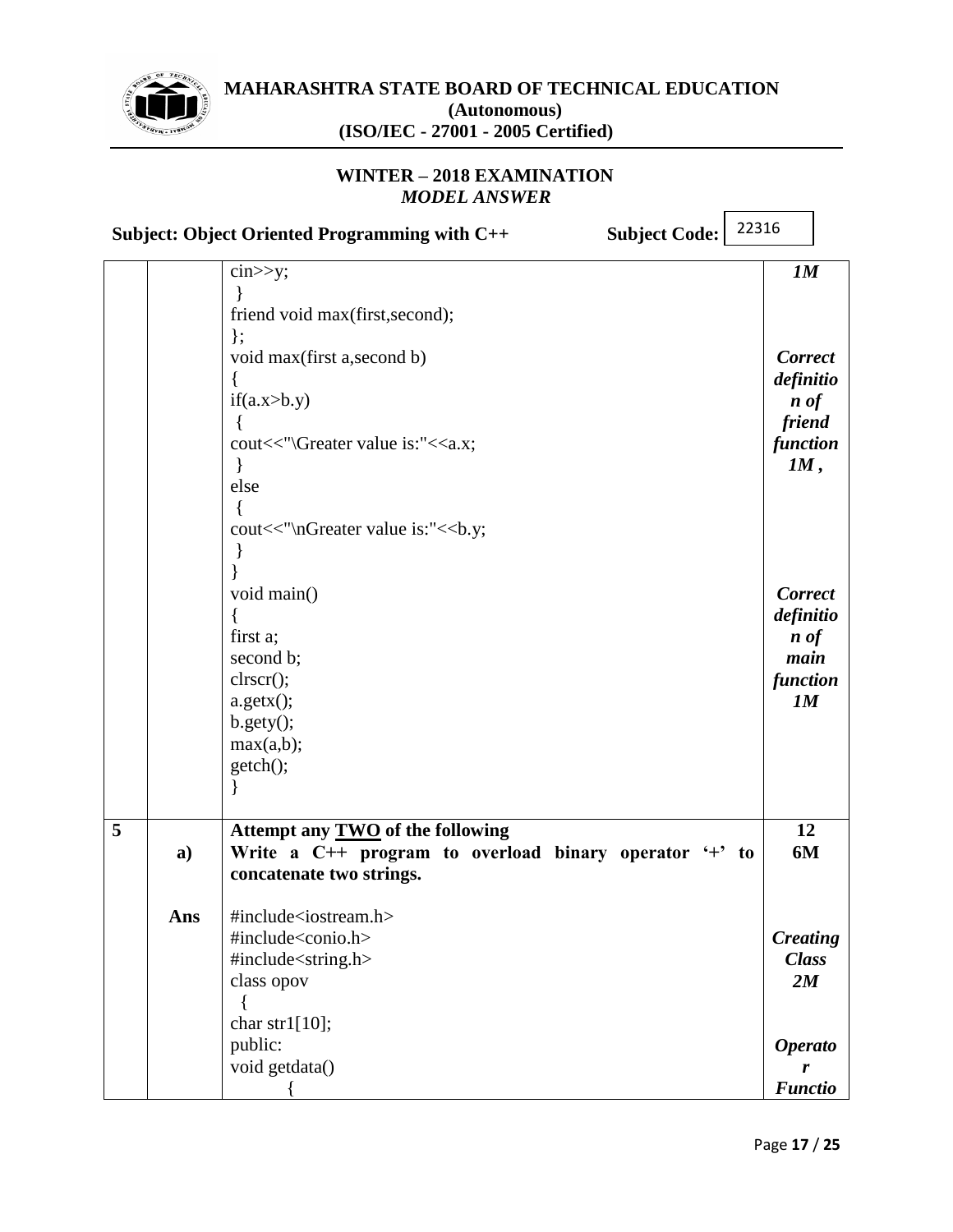

#### **WINTER – 2018 EXAMINATION** *MODEL ANSWER*

**Subject: Object Oriented Programming with C++ Subject Code:** 22316

|     | cout<<"\nEnter a strings";<br>$cin$ $>$ str1;                        | $\boldsymbol{n}$<br>2M |
|-----|----------------------------------------------------------------------|------------------------|
|     |                                                                      |                        |
|     | void operator + (opov o)                                             |                        |
|     |                                                                      |                        |
|     | cout< <strcat(str1,o.str1);< td=""><td></td></strcat(str1,o.str1);<> |                        |
|     |                                                                      |                        |
|     | $\}$ ;                                                               |                        |
|     | void main()                                                          | <b>Main</b>            |
|     |                                                                      | <b>Functio</b>         |
|     | opov o1,02;                                                          | $\boldsymbol{n}$       |
|     | clrscr();                                                            | 2M                     |
|     | o1.getdata();                                                        |                        |
|     | $o2.getdata()$ ;                                                     |                        |
|     | $o1+o2$ ;                                                            |                        |
|     | getch();                                                             |                        |
|     |                                                                      |                        |
|     |                                                                      |                        |
| $b$ | Write a C++ program to write 'Welcome to poly' in a file. Then       | 6M                     |
|     | read the data from file and display it on screen.                    |                        |
|     | Note: Any other relevant logic shall be considered                   |                        |
| Ans | #include <iostream.h></iostream.h>                                   |                        |
|     | #include <conio.h></conio.h>                                         | <b>Writing</b>         |
|     | #include <fstream.h></fstream.h>                                     | data in                |
|     | void main()                                                          | file                   |
|     |                                                                      | 3M                     |
|     | char str[25] = "Welcome to poly", ch;                                |                        |
|     | clrscr();<br>ofstream fout;                                          | Reading<br>data        |
|     | fout.open("output.txt");                                             | from file              |
|     | fout << str;                                                         | and                    |
|     | fout.close();                                                        | display                |
|     | ifstream fin;                                                        | on                     |
|     | fin.open("output.txt");                                              | screen                 |
|     | while $(!fin.eof())$                                                 | 3M                     |
|     |                                                                      |                        |
|     | fin.getline(str, 25);                                                |                        |
|     | cout< <str<<endl;< td=""><td></td></str<<endl;<>                     |                        |
|     |                                                                      |                        |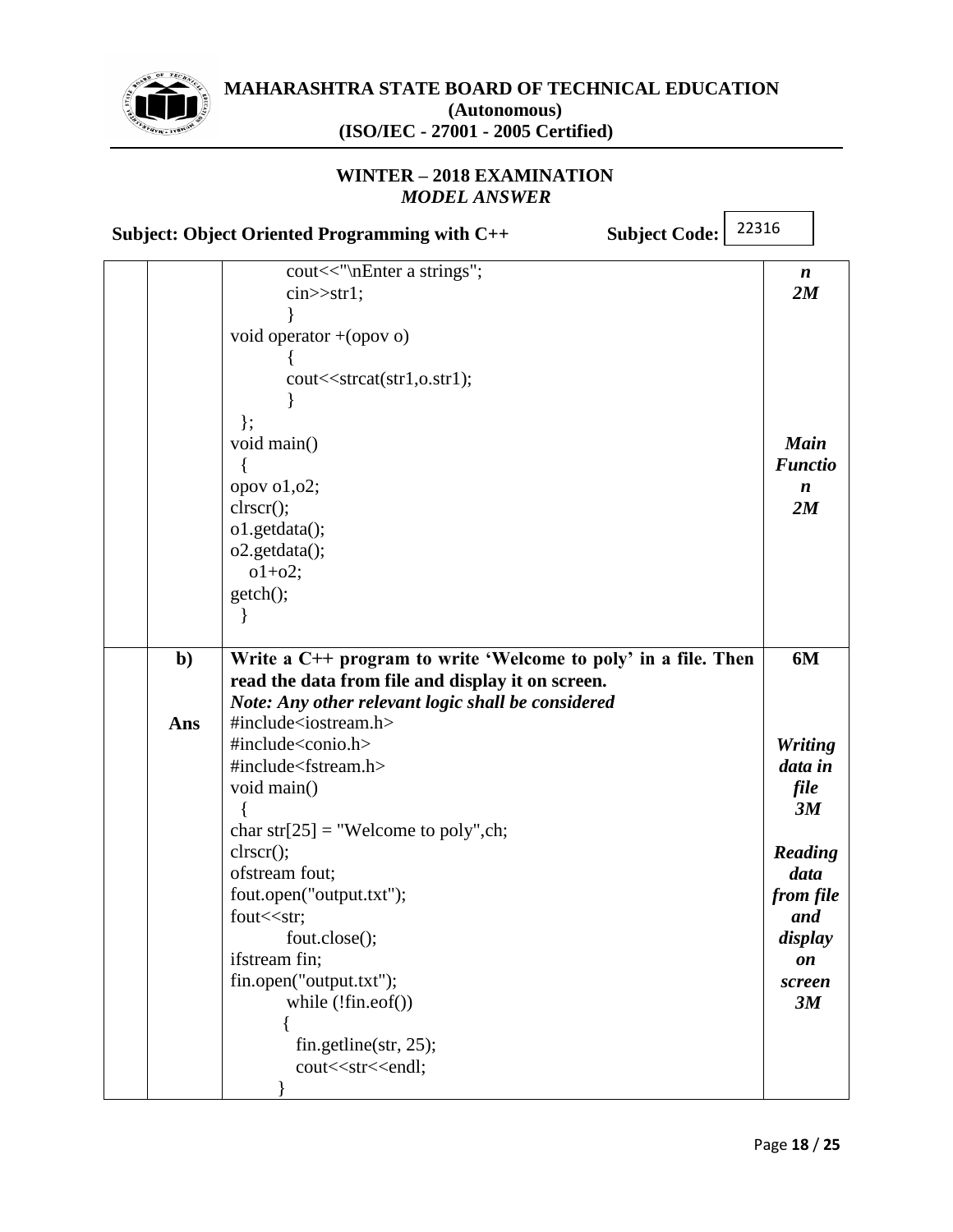

**MAHARASHTRA STATE BOARD OF TECHNICAL EDUCATION (Autonomous)**

**(ISO/IEC - 27001 - 2005 Certified)**

# **WINTER – 2018 EXAMINATION** *MODEL ANSWER*

**Subject: Object Oriented Programming with C++ Subject Code:**

|          | $fin.close()$ ;                                                                                                                                                                                  |                    |
|----------|--------------------------------------------------------------------------------------------------------------------------------------------------------------------------------------------------|--------------------|
|          | getch();                                                                                                                                                                                         |                    |
|          |                                                                                                                                                                                                  |                    |
| $\bf c)$ | Write a C++ program to declare a class 'Account' with data<br>members as accno, name and bal. Accept data for eight accounts<br>and display details of accounts having balance less than 10,000. | 6M                 |
| Ans      | #include <iostream.h></iostream.h>                                                                                                                                                               |                    |
|          | #include <conio.h></conio.h>                                                                                                                                                                     | <b>Creating</b>    |
|          | class Account                                                                                                                                                                                    | <b>Class</b><br>2M |
|          | long int accno, bal;                                                                                                                                                                             |                    |
|          | char name[10];                                                                                                                                                                                   | Logic to           |
|          | public:                                                                                                                                                                                          | <b>Display</b>     |
|          | void getdata()                                                                                                                                                                                   | object             |
|          |                                                                                                                                                                                                  | with               |
|          | cout<<"\nEnter account number, balance and name";                                                                                                                                                | given              |
|          | cin>>accno>>bal>>name;                                                                                                                                                                           | conditio           |
|          |                                                                                                                                                                                                  | $\boldsymbol{n}$   |
|          | void putdata()                                                                                                                                                                                   | 1M                 |
|          | if(bal> $10000$ )                                                                                                                                                                                | <b>Creating</b>    |
|          |                                                                                                                                                                                                  | 8 objects          |
|          | cout<<"\nThe Account Number is "< <accno;< th=""><th>1M</th></accno;<>                                                                                                                           | 1M                 |
|          | cout<<"\nThe Balance is "<<br>bal;                                                                                                                                                               |                    |
|          | cout<<"\nThe Name is "< <name;< th=""><th></th></name;<>                                                                                                                                         |                    |
|          |                                                                                                                                                                                                  | Calling            |
|          |                                                                                                                                                                                                  | <b>function</b>    |
|          | $\}$ ;                                                                                                                                                                                           | S                  |
|          | void main()                                                                                                                                                                                      | 2M                 |
|          |                                                                                                                                                                                                  |                    |
|          | Account $a[8]$ ;<br>int i;                                                                                                                                                                       |                    |
|          | $\text{clrscr}$ $\text{c}}$                                                                                                                                                                      |                    |
|          | $for(i=0;i<8;i++)$                                                                                                                                                                               |                    |
|          |                                                                                                                                                                                                  |                    |
|          | a[i].getdata();                                                                                                                                                                                  |                    |
|          |                                                                                                                                                                                                  |                    |
|          | $for(i=0;i<8;i++)$                                                                                                                                                                               |                    |
|          |                                                                                                                                                                                                  |                    |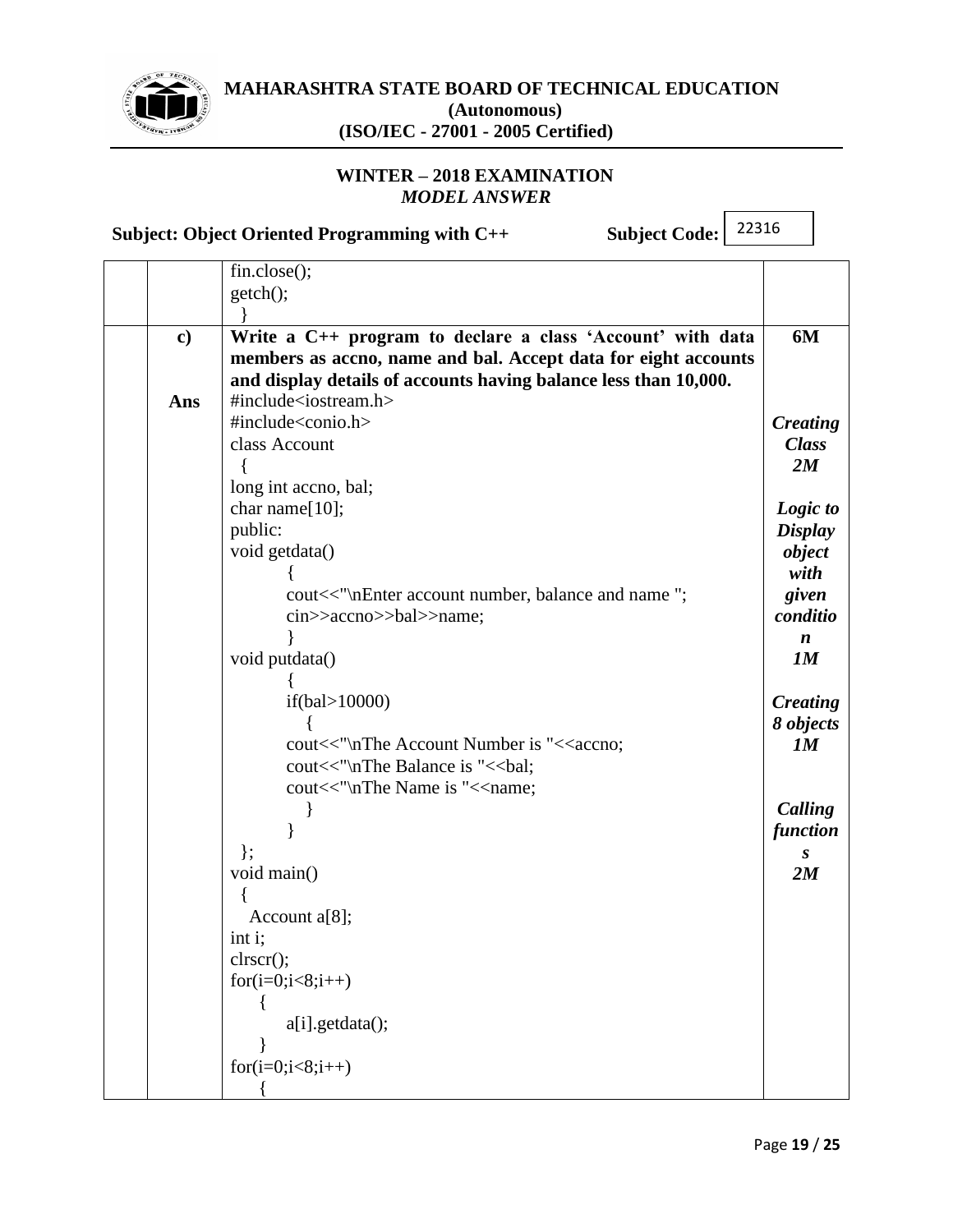

**MAHARASHTRA STATE BOARD OF TECHNICAL EDUCATION (Autonomous)**

**(ISO/IEC - 27001 - 2005 Certified)**

# **WINTER – 2018 EXAMINATION** *MODEL ANSWER*

**Subject: Object Oriented Programming with C++ Subject Code:**

|   |              | $a[i]$ . putdata $(i)$ ;                                                                               |                     |
|---|--------------|--------------------------------------------------------------------------------------------------------|---------------------|
|   |              |                                                                                                        |                     |
|   |              | getch();                                                                                               |                     |
|   |              |                                                                                                        |                     |
| 6 | $\mathbf{a}$ | Attempt any TWO of the following<br>(i) Write a $C_{++}$ program to find whether the entered number is | 12<br>6M            |
|   |              | even or odd.                                                                                           |                     |
|   |              | (ii) Write a $C_{++}$ program to declare a structure employee with                                     |                     |
|   |              | members as empid and empname. Accept and display data for                                              |                     |
|   |              | one employee using structure variable.                                                                 |                     |
|   |              |                                                                                                        |                     |
|   | Ans          | (i) Write a $C_{++}$ program to find whether the entered number is                                     |                     |
|   |              | even or odd.                                                                                           |                     |
|   |              |                                                                                                        | Acceptin            |
|   |              | #include <iostream.h></iostream.h>                                                                     |                     |
|   |              | $\#include <$ conio.h>                                                                                 | <b>Number</b>       |
|   |              | void main()                                                                                            | 1M                  |
|   |              | int num;                                                                                               | Conditio            |
|   |              | clrscr();                                                                                              | $\boldsymbol{n}$ to |
|   |              | cout<<"\nEnter a Number";                                                                              | check               |
|   |              | $cin>$ num;                                                                                            | number              |
|   |              | if(num%2==0)                                                                                           | 1M                  |
|   |              |                                                                                                        |                     |
|   |              | cout<<"\nEntered number is even";                                                                      | <b>Display</b>      |
|   |              |                                                                                                        | result              |
|   |              | else                                                                                                   | 1M                  |
|   |              |                                                                                                        |                     |
|   |              | cout<<"\nEntered number is odd";                                                                       |                     |
|   |              | getch();                                                                                               |                     |
|   |              |                                                                                                        |                     |
|   |              |                                                                                                        |                     |
|   |              | (ii) Write a $C_{++}$ program to declare a structure employee with                                     |                     |
|   |              | members as empid and empname. Accept and display data for                                              |                     |
|   |              | one employee using structure variable.                                                                 |                     |
|   |              |                                                                                                        |                     |
|   |              | #include <iostream.h></iostream.h>                                                                     | Creating            |
|   |              | #include <conio.h></conio.h>                                                                           | structur            |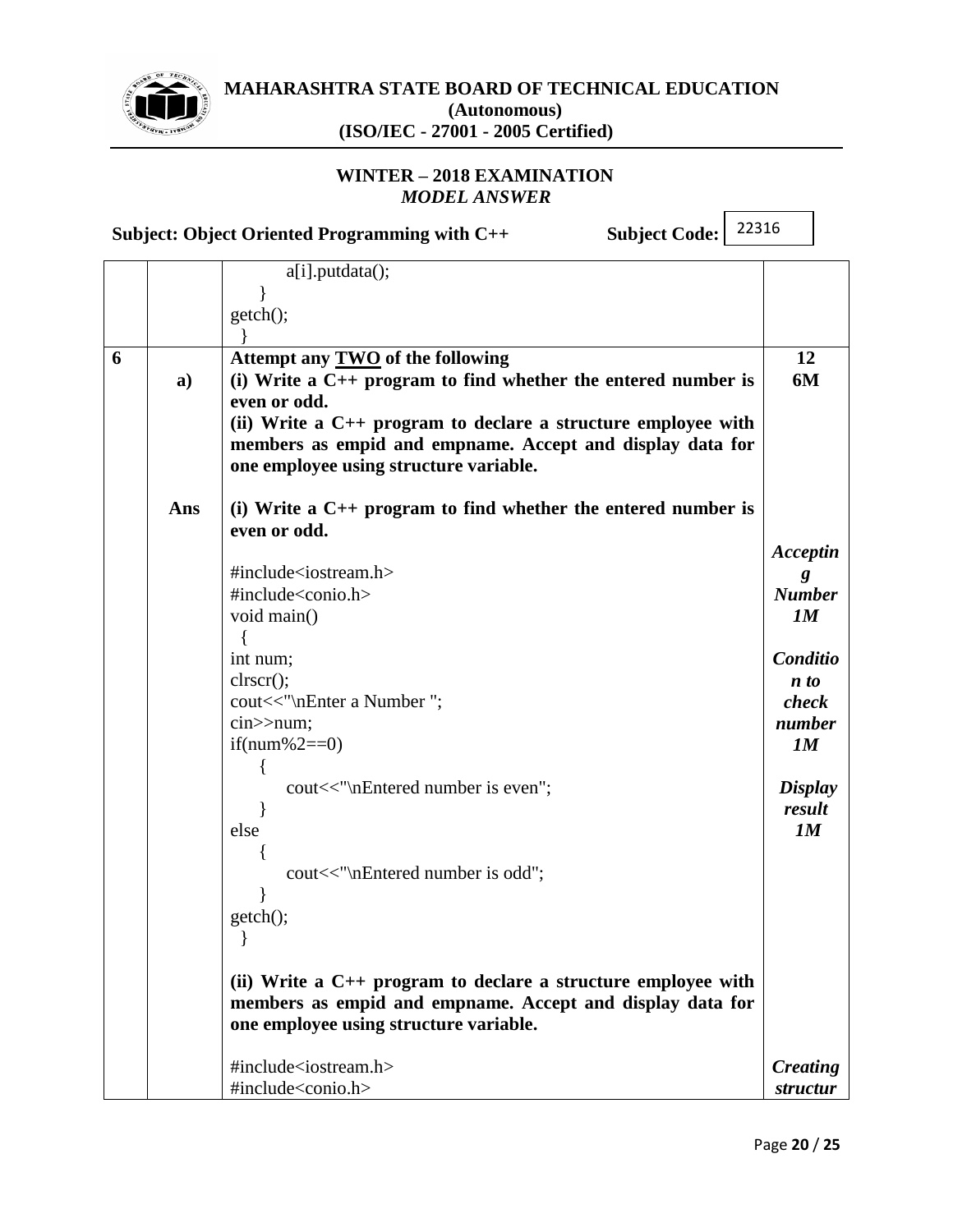

### **WINTER – 2018 EXAMINATION** *MODEL ANSWER*

**Subject: Object Oriented Programming with C++ Subject Code:**

|             | struct employee<br>int empid;<br>char empname[10];<br>$\}$ ;<br>void main()<br>employee e;<br>clrscr();<br>cout<<"\nEnter employee id and Employee Name";<br>cin>>e.empid>>e.empname;<br>cout<<"\mThe Employee Id is "< <e.empid;<br>cout&lt;&lt;"\nThe Employee Name is "&lt;<e.empname;<br>getch();</e.empname;<br></e.empid;<br>                                                                      | e with<br>specified<br>member<br>1M<br>Acceptin<br>g and<br>displayi<br>ng<br>values<br>2M |
|-------------|----------------------------------------------------------------------------------------------------------------------------------------------------------------------------------------------------------------------------------------------------------------------------------------------------------------------------------------------------------------------------------------------------------|--------------------------------------------------------------------------------------------|
| $b$<br>Ans. | Write a C++ program to implement following inheritance.<br>Class : Employee<br>Data<br>empid<br>SUGGET L<br>: empcode<br>Member<br>Class<br>: Programmer<br>Class<br>: Manager<br>Datamember: Skill<br>Datamember : department<br>When program to skab the<br>Accept and display data for one programmer and one manager.<br><b>Make display function virtual.</b><br>#include <iostream.h></iostream.h> | 6M                                                                                         |
|             | #include <conio.h><br/>class Employee<br/>int empid, empcode;<br/>public:<br/>void emp()<br/>cout&lt;&lt;"\nEnter an employee id ";<br/>cin&gt;&gt;empid;<br/>cout&lt;&lt;"\nEnter an employee code ";<br/>cin&gt;&gt;empcode;</conio.h>                                                                                                                                                                 | <b>Creating</b><br>all<br>classes<br>3M                                                    |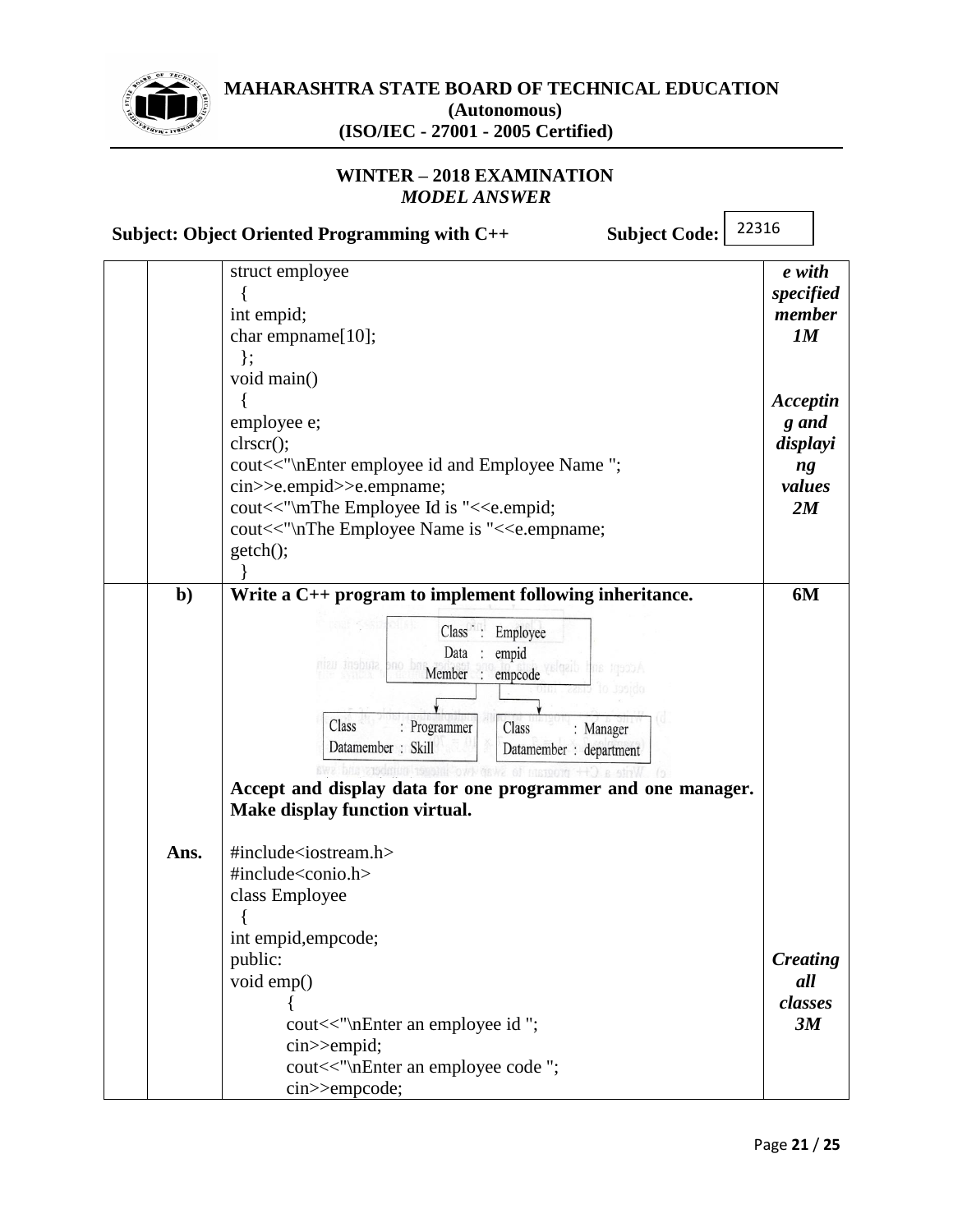

# **WINTER – 2018 EXAMINATION** *MODEL ANSWER*

**Subject: Object Oriented Programming with C++ Subject Code:**

| void virtual display()                                                                |                  |
|---------------------------------------------------------------------------------------|------------------|
|                                                                                       |                  |
| cout<<"\nEmployee id "< <empid;< td=""><td></td></empid;<>                            |                  |
| cout<<"\nEmployee code"< <empcode;< td=""><td></td></empcode;<>                       |                  |
|                                                                                       |                  |
| $\}$ ;                                                                                |                  |
| class Programmer : public Employee                                                    |                  |
|                                                                                       |                  |
| char Skill[10];                                                                       |                  |
| public:                                                                               |                  |
|                                                                                       |                  |
| void getskill()                                                                       |                  |
|                                                                                       |                  |
| cout<<"\nEnter a Skill for Programmer";                                               |                  |
| cin>>Skill;                                                                           |                  |
|                                                                                       |                  |
| void display()                                                                        |                  |
|                                                                                       |                  |
| cout<<"\nThe Programmer Skill is "< <skill;< td=""><td></td></skill;<>                |                  |
|                                                                                       |                  |
| $\}$                                                                                  |                  |
| class Manager : public Employee                                                       |                  |
|                                                                                       |                  |
| char department[10];                                                                  |                  |
| public:                                                                               |                  |
| void getdept()                                                                        |                  |
|                                                                                       |                  |
| cout<<"\nEnter a Department for Manager";                                             |                  |
| cin>>department;                                                                      |                  |
|                                                                                       |                  |
| void display()                                                                        |                  |
|                                                                                       |                  |
| cout<<"\nThe Department of Manager is "< <department;< td=""><td></td></department;<> |                  |
|                                                                                       |                  |
| $\}$ ;                                                                                |                  |
| void main()                                                                           | <b>Main</b>      |
|                                                                                       | <b>Functio</b>   |
| Employee e, *eptr;                                                                    | $\boldsymbol{n}$ |
| Programmer p;                                                                         | 3M               |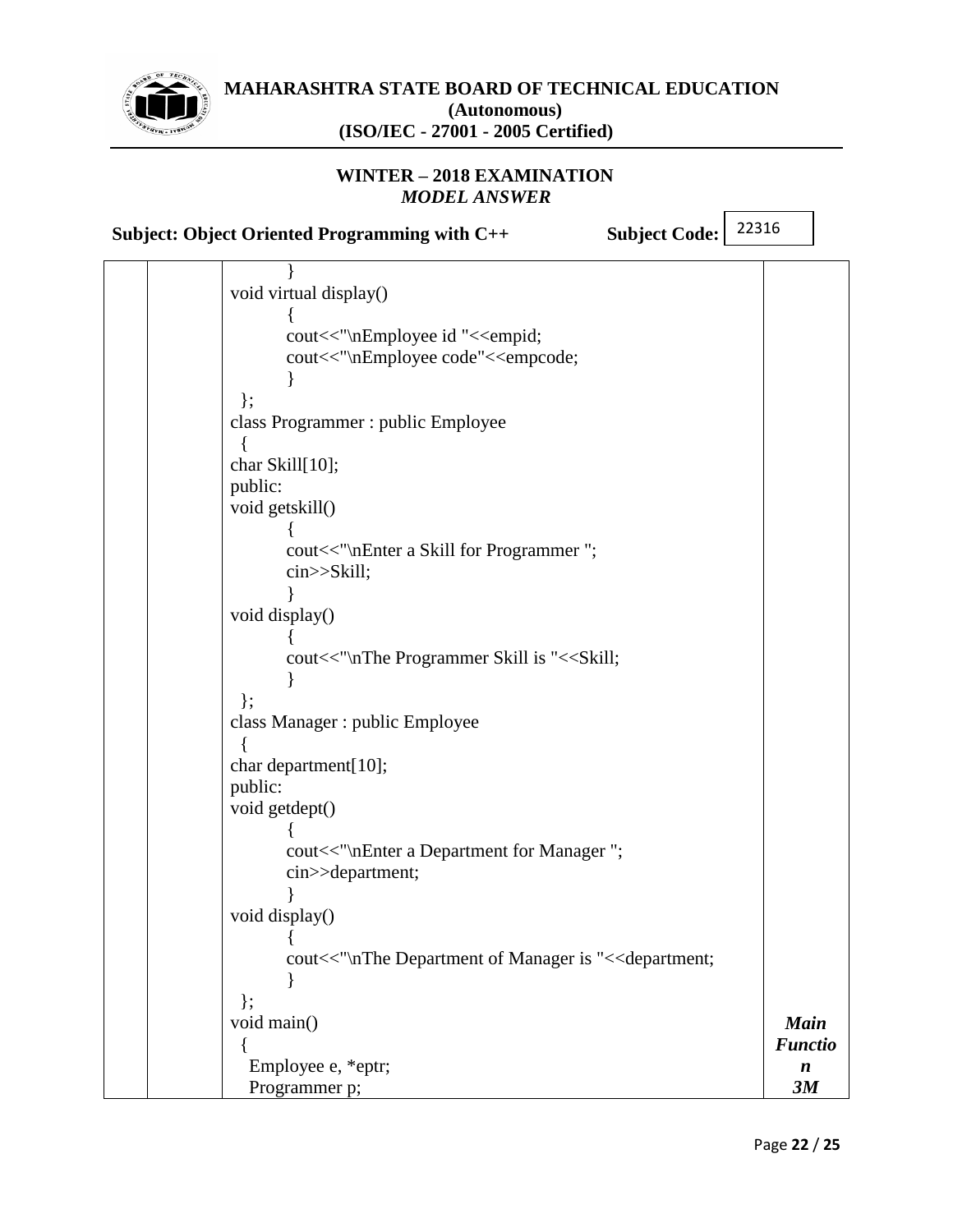

# **WINTER – 2018 EXAMINATION** *MODEL ANSWER*

**Subject: Object Oriented Programming with C++ Subject Code:**

|          | Manager m;                                                |                 |
|----------|-----------------------------------------------------------|-----------------|
|          | clrscr();                                                 |                 |
|          | cout<<"\nFor Programmer Class";                           |                 |
|          | $eptr = \&e$                                              |                 |
|          | $eptr$ ->emp();                                           |                 |
|          | p.getskill();                                             |                 |
|          | $eptr$ ->display();                                       |                 |
|          | $eptr = \&p$                                              |                 |
|          | eptr->display();                                          |                 |
|          | cout<<"\nFor Manager Class";                              |                 |
|          | $eptr = \&e$                                              |                 |
|          | $eptr$ ->emp();                                           |                 |
|          | m.getdept();                                              |                 |
|          | $eptr$ ->display();                                       |                 |
|          | $eptr = \&m$                                              |                 |
|          | $eptr$ ->display();                                       |                 |
|          |                                                           |                 |
|          | getch();                                                  |                 |
|          |                                                           |                 |
| $\bf c)$ | Write a C++ program for following multilevel inheritance. | 6M              |
|          | Class<br>Carmanufacturer                                  |                 |
|          | datamember<br>Name<br>Is.<br>C++ progr                    |                 |
|          | <b>Monray 8982610</b><br>rsithb ove mon are               |                 |
|          | Class<br>Carmodel                                         |                 |
|          | (KFT)<br>datamember<br>Model name,                        |                 |
|          | po vuento bachevo Model no.<br>SBT.                       |                 |
|          | are two strings                                           |                 |
|          | smoo Class on: w Car missgorg ++3<br>rlog                 |                 |
|          | datamember : Car no., colour                              |                 |
|          |                                                           |                 |
|          | Accept and display data for one car with all details.     |                 |
| Ans      | #include <iostream.h></iostream.h>                        |                 |
|          | #include <conio.h></conio.h>                              |                 |
|          | class Carmanufacturer                                     |                 |
|          |                                                           |                 |
|          | ∤<br>char Name[10];                                       | <b>Declarat</b> |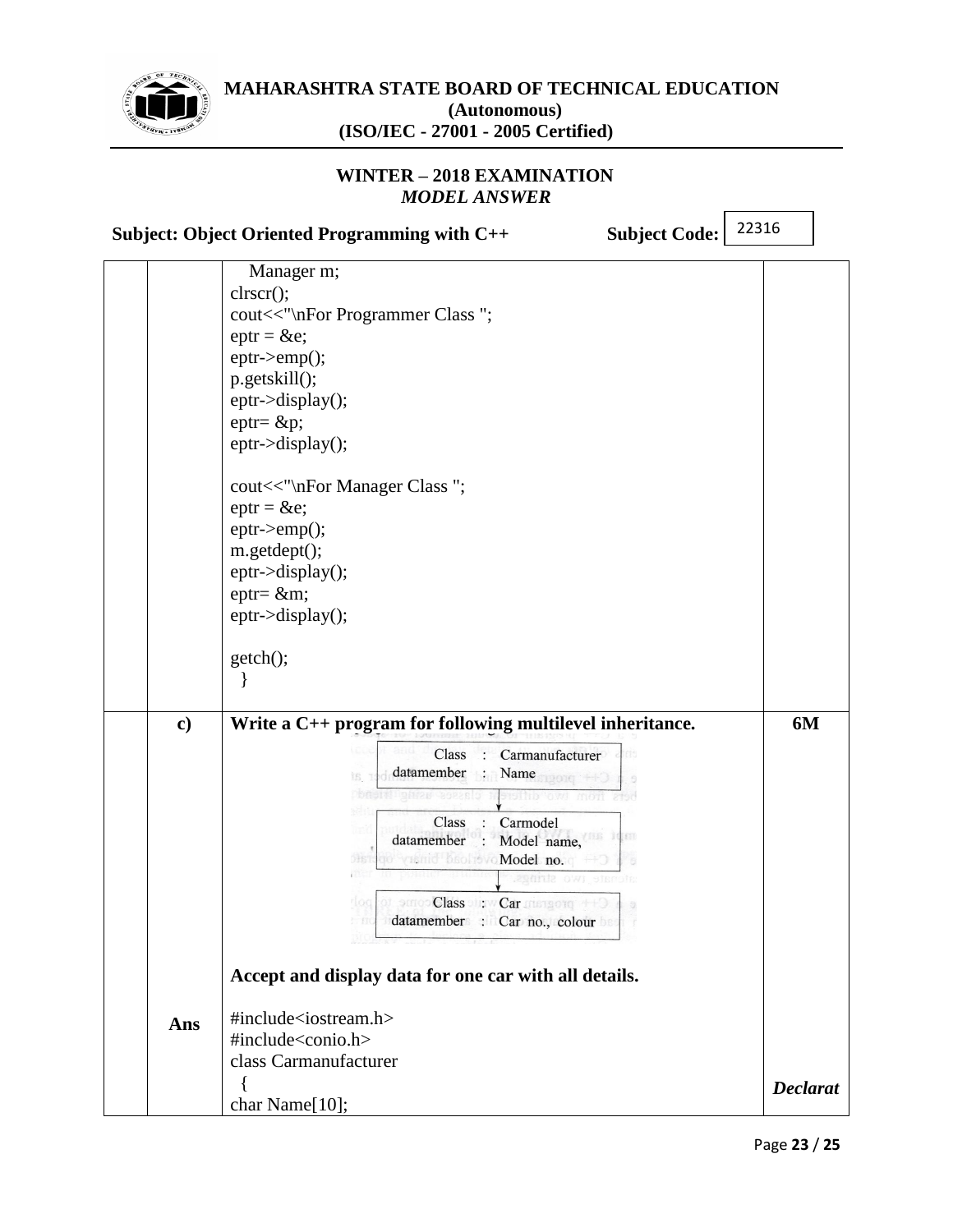

# **WINTER – 2018 EXAMINATION** *MODEL ANSWER*

**Subject: Object Oriented Programming with C++ Subject Code:**

|  | public:                                                         | ion &     |
|--|-----------------------------------------------------------------|-----------|
|  | void getcarm()                                                  | Definitio |
|  |                                                                 | n of all  |
|  | cout<<"\nEnter Car Name";                                       | classes   |
|  | cin>>Name;                                                      | 3M        |
|  |                                                                 |           |
|  |                                                                 |           |
|  | void putcarm()                                                  |           |
|  |                                                                 |           |
|  | cout<<"\nThe Car Name is "< <name;< td=""><td></td></name;<>    |           |
|  |                                                                 |           |
|  | $\}$                                                            |           |
|  | class Carmodel : public Carmanufacturer                         |           |
|  |                                                                 |           |
|  | char Modelname[10];                                             |           |
|  | int Modelno;                                                    |           |
|  | public:                                                         |           |
|  | void getcarmodel()                                              |           |
|  |                                                                 |           |
|  | cout<<"\nEnter Car Model Name and Model No.";                   |           |
|  | cin>>Modelname>>Modelno;                                        |           |
|  |                                                                 |           |
|  | void putcarmodel()                                              |           |
|  |                                                                 |           |
|  | cout<<"\nEnter Car Model Name and Model No.                     |           |
|  | "< <modelname<<" "<<modelno;<="" td=""><td></td></modelname<<"> |           |
|  |                                                                 |           |
|  | $\}$ ;                                                          |           |
|  | class Car: public Carmodel                                      |           |
|  |                                                                 |           |
|  | char colour[10], Carno[10];                                     |           |
|  | public:                                                         |           |
|  | void getcar()                                                   |           |
|  |                                                                 |           |
|  | cout<<"\nEnter Car colour and car number";                      |           |
|  | cin>>colour>>Carno;                                             |           |
|  |                                                                 |           |
|  | void putcar()                                                   |           |
|  |                                                                 |           |